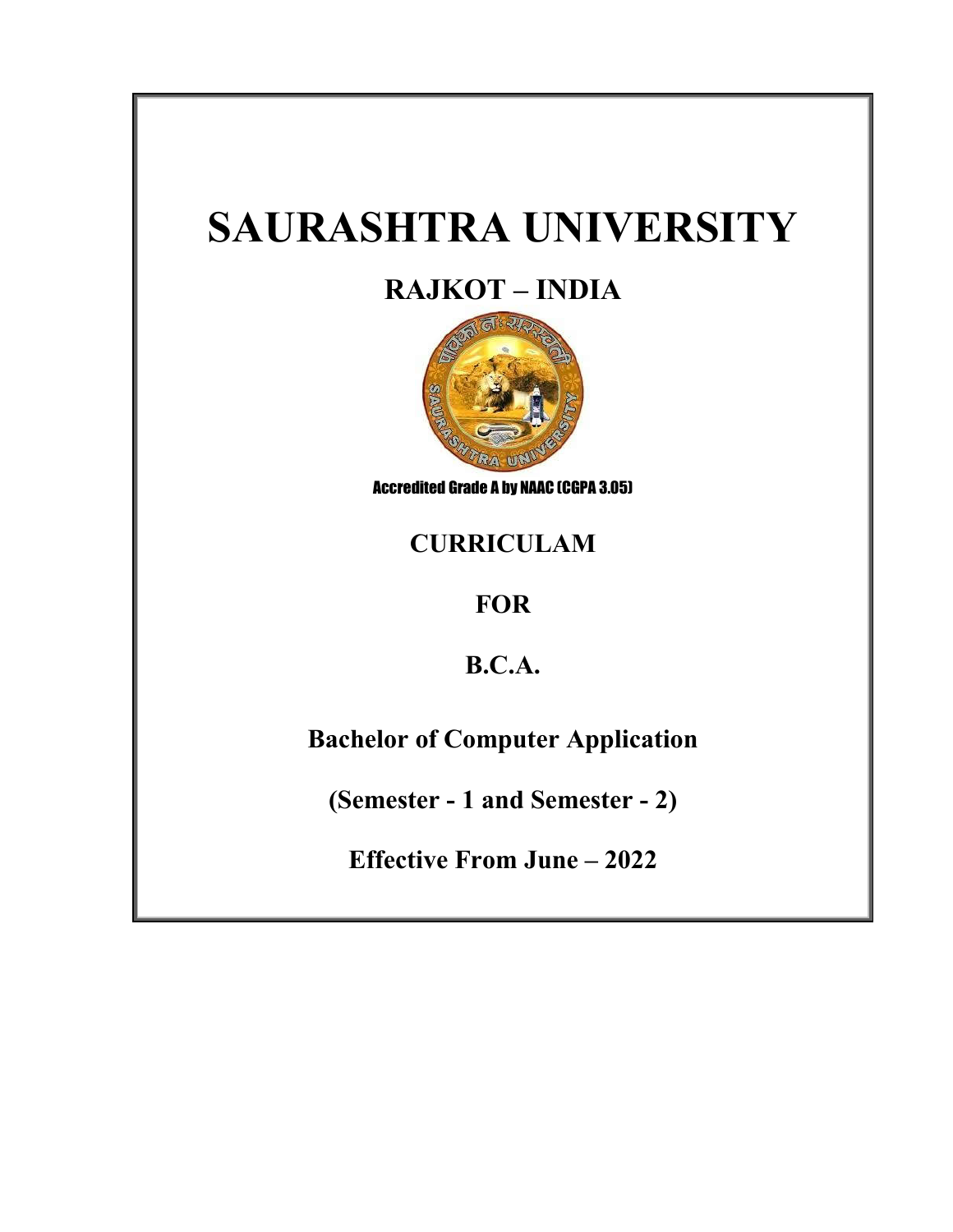# **Ordinance, Regulations and Examination Scheme: Ordinance:**

**O. B.C.A. – 1 :** Candidate for admission to the Bachelor of Computer Application must have passed standard 12<sup>th</sup> or equivalent examination from Gujarat higher secondary board or any other board.

**O. B.C.A. – 2 :** Candidate seeking admission directly in third semester of Bachelor of Computer Application must have passed Examination of Diploma in Engineering in Computer Engineering(CE) / Computer Science(CS) / Information Technology(IT).

**O. B.C.A. – 3 :** The duration of the course will be of three full time academic years. The examination for the Bachelor of Computer Application course will be divided into six semesters. No candidate will be allowed to join any other course or service simultaneously.

**O. B.C.A. – 4 :** Candidate who have passed an equivalent examination from any other board or examining body and is seeking admission to the B.C.A. course will be required to provide necessary eligibility certificate.

**O. B.C.A. – 5 :** No candidate will be admitted to any semester examination for B.C.A. unless it is certified by the Principal that he has attended the course of study to the satisfaction of the principal of the college.

**O. B.C.A. – 6 :** Candidate desirous of appearing at any semester examination of the B.C.A. course must forward their application in the prescribed from to the University through the principal of the college on or before the date prescribed for the purpose under the relevant ordinances.

**O. B.C.A. – 7 :** No candidate will be permitted to reappear at any semester examination, which he has already passed. The marks of successfully completed paper will be carrying forwarded for the award of class.

**O. B.C.A. – 8 :** There shall be an examination at the end of each semesters to be known as first semester examination, second semester examination respectively. At which a student shall appear in that portion of theory papers, practical and viva – voice if any, for which he has kept the semester in accordance with the regulations in this behalf.

A candidate whose term is not granted for what so ever reason shall be required to keep attendance for that semester or term when the relevant papers are actually taken at the college. **O.B.C.A. 9:** After successfully passing all the subjects of semester – 1 candidate will be awarded by certificate CCC and after passing all the subjects of Semester  $-1$  and Semester  $-2$  candidate will be awarded by CCC+

**O. B.C.A. – 10:**Medium of instruction is English.

# **O.B.C.A. -11:**

Any candidate can go up to take admission in pre to pen-ultimate semester irrespective of failure in any number of subjects.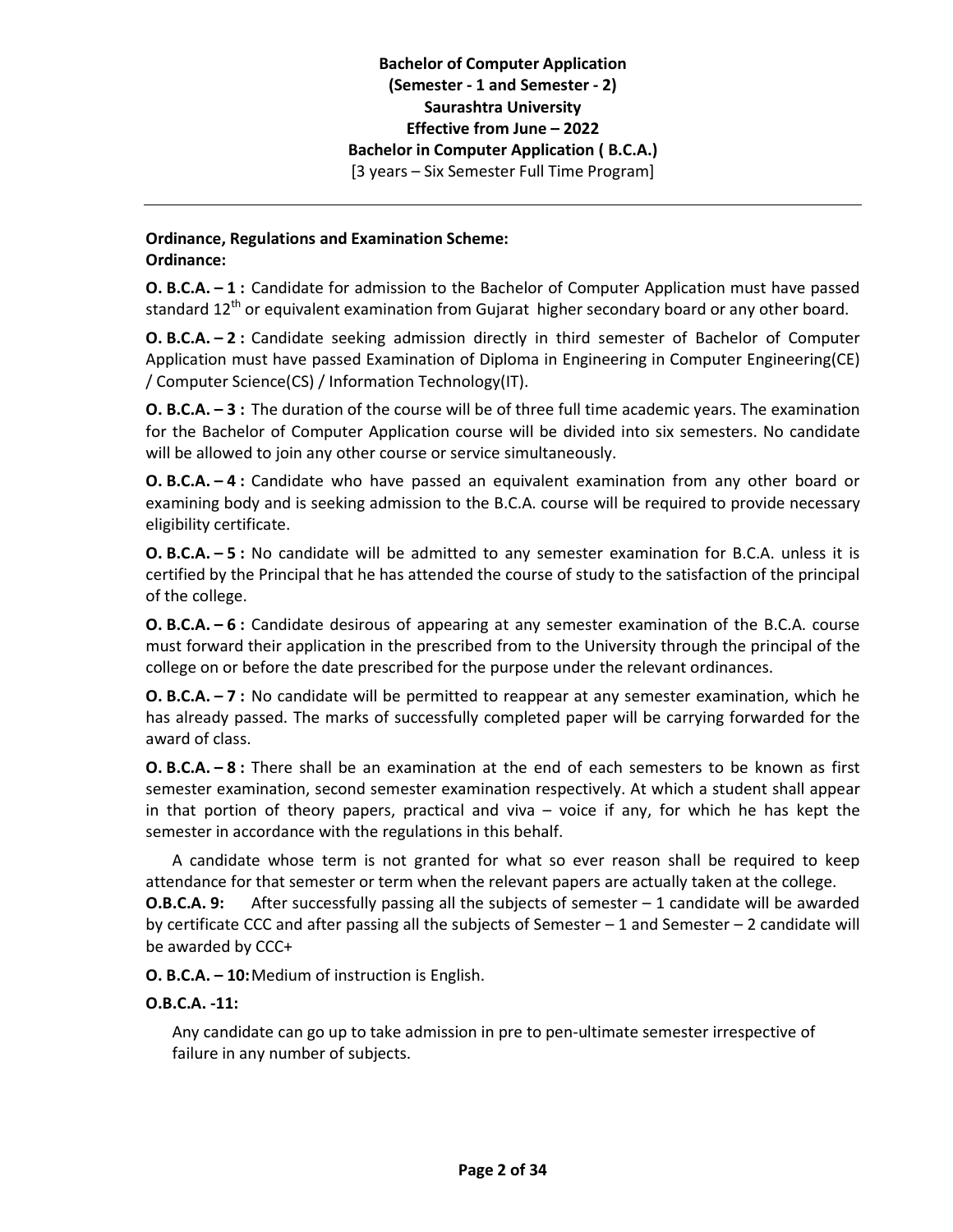A Candidate can take admission to pen-ultimate semester if he/she is not failing to more then two subjects.

A candidate can take admission to ultimate {final} semester if he/she is clear all semesters before pen-ultimate semester and not failing in more then two subjects of pen-ultimate semester.

That is a candidate will be permitted to continue his/her study upto the  $4<sup>th</sup>$  semester examination without passing his/her previous semester examination.

A candidate can take admission to fifth (pen-ultimate) semester if he/she is failing in NOT more than two subjects of previous (1 to 4) semesters.

A candidate can take admission to Sixth (Ultimate Final) Semester if he/she is not failing in more than two subjects of  $5<sup>th</sup>$  Semester. Provided he/she should have cleared all 1 to 4 semester.

# **Regulations:**

# **R.S.B.C.A. – 1. Standard Of Passing**

The standard of passing the B.C.A. degree examination will be as under:

- (1) To pass any semester examination of the B.C.A. degree, a candidate must obtain at least 40% marks in the university examination separately in each course of theory and practical.
- (2) Class will be awarded based on Earned Grade Point, SGPA and CGPA as per rules of University.
- (3) A result of candidate who has obtained admission directly in Bachelor of Computer Application semester  $-3$  will be declared by considering his marks of semester 3 to 6 in aggregate and accordingly class will be awarded.

# **R.S.B.C.A. – 2. Marks and credit hours of each course**

Marks of Internal examination, university examination and credit hours will be as under:

- (1) Total marks of each theory course are 100 (university examination of 70 marks + internal examination of 30 marks).
- (2) Marks of each unit in the course are equal (i.e. 14 Marks). Total marks of each course are 14x5=70 for university examination.
- (3) Credit hours (lectures) for each unit in the course are equal (i.e. 12 hours). Total credit hours (lectures) of each course are 12x5=60.
- (4) Total marks of each practical and project-viva course are 100. No internal examination of marks in practical and project-viva courses.

# **R.S.B.C.A. – 3. Structure of Question Paper**

Question Paper contains 5 questions (each of 14 marks). Every question will be asked from corresponding unit as specified in the syllabus of each course. (i.e. Question-1 from Unit No.1 and remaining questions from their corresponding units)

Every question is divided in four parts like (a), (b), (c) and (d). Part (a) contains four objective type questions (not MCQ) like definition, reason, answer in one line, answer in one word etc., each of one marks and no internal option. Part (b) contains two questions each of two marks and student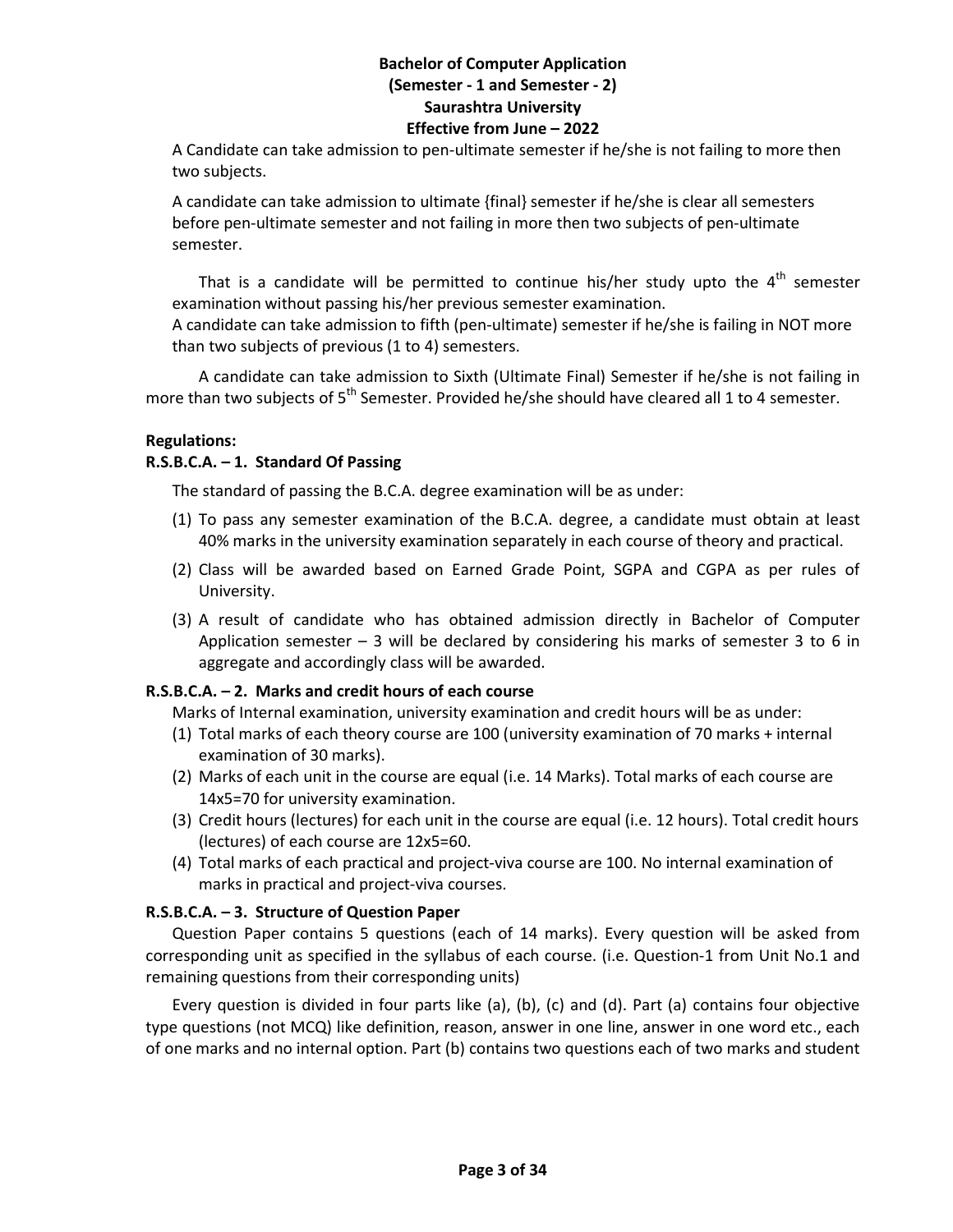will attempt any one out of two. Part (c) contains two questions each of three marks and student will attempt any one out of two. Part (d) contains two questions each of five marks and student will attempt any one out of two.

# **R.S.B.C.A. – 4. Following is the syllabus of each course of B.C.A. Program.**

| SR.<br>NO. | <b>COURSE</b>                                                        | No. OF<br>LECT./Lab.<br><b>PFR</b><br><b>WEEK</b> | <b>CREDIT</b> |
|------------|----------------------------------------------------------------------|---------------------------------------------------|---------------|
| 1.         | $CS - 01$<br>MATHEMATICAL AND STATISTICAL FOUNDATION                 | 5                                                 | 5             |
|            | OF COMPUTER SCIENCE<br>$CS - 02$                                     |                                                   |               |
| 2.         | PROBLEM SOLVING METHODOLOGIS AND<br>PROGRAMMING IN C                 | 5                                                 | 5             |
| 3.         | $CS - 03$<br>COMPUTER FUNDAMENTALS AND EMERGING<br><b>TECHNOLOGY</b> | 5                                                 | 5             |
| 4.         | $CS - 04$<br>NETWORKING & INTERNET ENVIRONMENT                       | 5                                                 | 5             |
| 5.         | $CS - 05$<br>PRACTICALS-1 (BASED ON CS-04 & PC SOFTWARE)             | 5                                                 | 5             |
| 6.         | $CS - 06$<br>PRACTICALS-2 (BASED ON CS-2)                            | 5                                                 | 5.            |
|            | Total Credits of Semester - 1                                        |                                                   | 30            |

# **B.C.A. (Semester – 1)**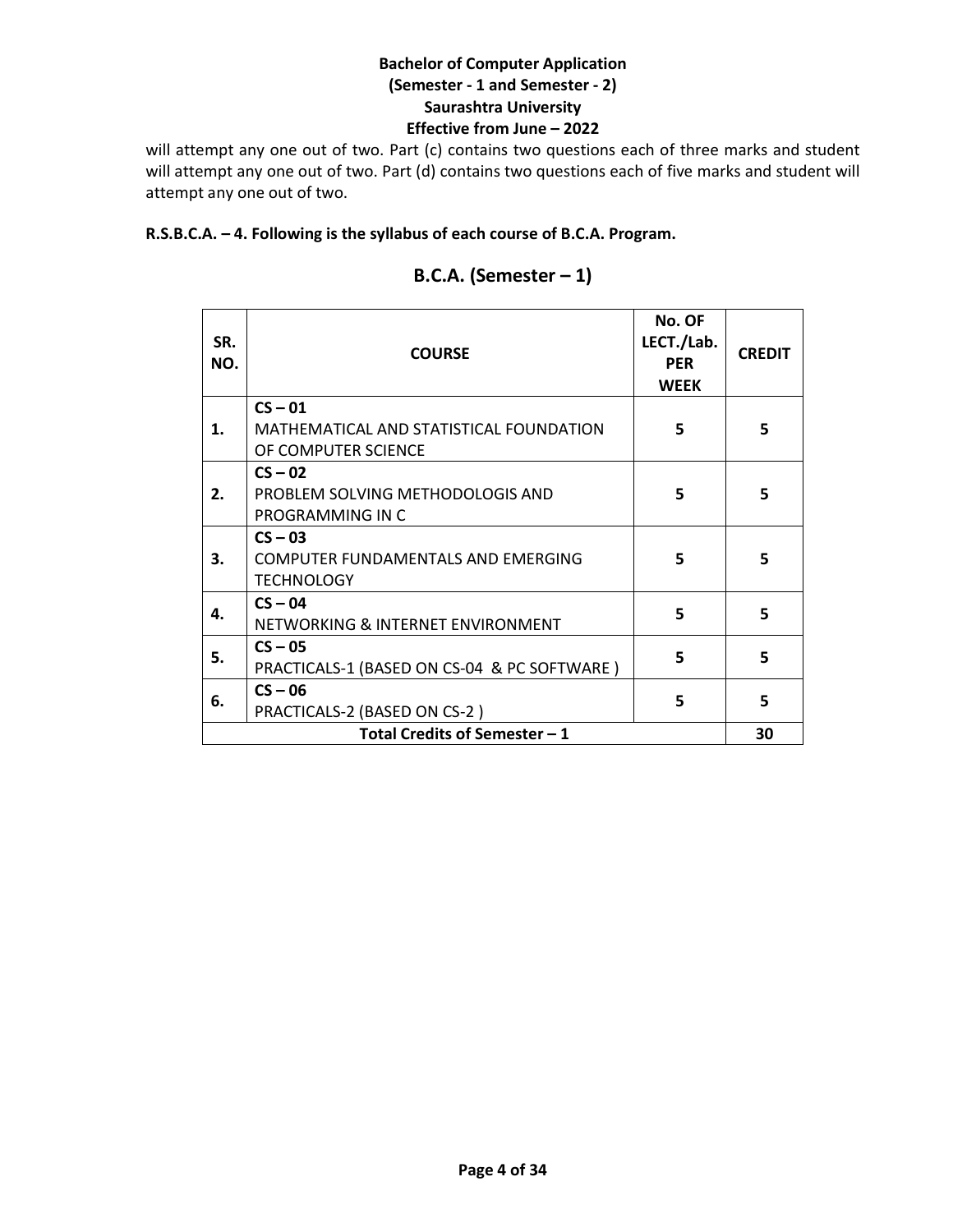# **CS-01: MATHEMATICAL AND STATISTICAL FOUNDATION OF COMPUTER SCIENCE**

# **Objectives:**

- To aware about basic Mathematics and Statistics
- To develop Reasoning ability and Logical ability
- To develop Arithmetic's ability
- To develop a positive attitude towards learning Mathematics & statistics
- To perform mathematical & statistical operations and manipulations with confidence, speed and accuracy.

# **Prerequisites**:

|                |                     | Basic knowledge of Mathematics and Statistics                                    |
|----------------|---------------------|----------------------------------------------------------------------------------|
| Unit           | <b>Topic</b>        | <b>Details</b>                                                                   |
| No.            |                     |                                                                                  |
| $\mathbf{1}$   | <b>Determinants</b> | Introduction<br>$\bullet$                                                        |
|                |                     | $2 \times 2$ , 3×3 order determinant                                             |
|                |                     | Cramer's method for solving linear equation(Two and Three<br>$\bullet$           |
|                |                     | Variables)                                                                       |
|                |                     | <b>Properties of Determinants</b><br>٠                                           |
|                |                     | Examples<br>$\bullet$                                                            |
| $\overline{2}$ | <b>Matrices</b>     | Introduction<br>$\bullet$                                                        |
|                |                     | Different types of matrix(square matrix, column matrix, row matrix,<br>$\bullet$ |
|                |                     | Diagonal matrix, Unit matrix, null matrix)                                       |
|                |                     | Transpose of matrix<br>$\bullet$                                                 |
|                |                     | Addition, subtraction & multiplication of two matrices<br>$\bullet$              |
|                |                     | Adjoint of a square matrix<br>$\bullet$                                          |
|                |                     | Inverse of matrix<br>$\bullet$                                                   |
| 3              | Co-ordinate         | Introduction<br>$\bullet$                                                        |
|                | Geometry            | <b>Quadrants &amp; Axes</b><br>$\bullet$                                         |
|                |                     | Distance between two points in R2(without proof)<br>$\bullet$                    |
|                |                     | Section formula(without proof)<br>$\bullet$                                      |
|                |                     | Area of triangle(without proof)<br>$\bullet$                                     |
|                |                     | <b>Typical examples</b><br>$\bullet$                                             |
|                | <b>Set Theory</b>   | Introduction<br>$\bullet$                                                        |
|                |                     | Method of representation of a set<br>$\bullet$                                   |
|                |                     | Operation on sets & its properties(with only Logical proof)<br>$\bullet$         |
|                |                     | De'Morgan laws with Logical proof<br>$\bullet$                                   |
|                |                     | Difference of two sets<br>$\bullet$                                              |
|                |                     | Cartesian products (up to two sets)<br>$\bullet$                                 |
|                |                     | <b>Typical examples</b><br>$\bullet$                                             |
| 4              | <b>Measures of</b>  | Mean(ungroup data, group data)<br>$\bullet$                                      |
|                | Central             | Median(ungroup data, group data)<br>$\bullet$                                    |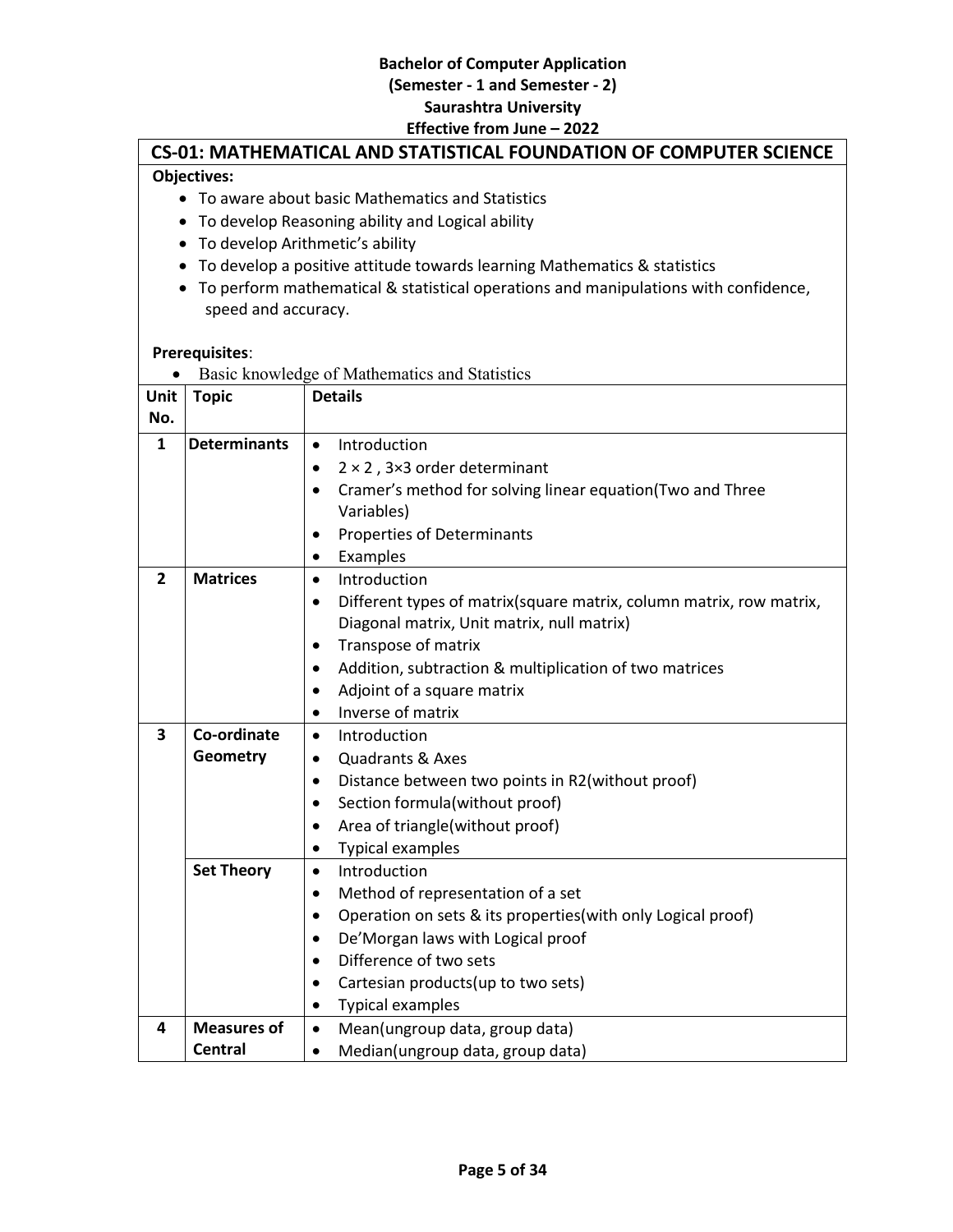|    | <b>Tendency &amp;</b>                   | Mode(ungroup data, group data)<br>$\bullet$                    |  |  |  |
|----|-----------------------------------------|----------------------------------------------------------------|--|--|--|
|    | <b>Dispersion</b>                       | Range                                                          |  |  |  |
|    |                                         | Quartiles                                                      |  |  |  |
|    |                                         | <b>Standard Deviation</b>                                      |  |  |  |
|    |                                         | Typical examples                                               |  |  |  |
| 5. | <b>Arithmetic &amp;</b>                 | Sequence<br>٠                                                  |  |  |  |
|    | <b>Geometric</b>                        | <b>Series</b>                                                  |  |  |  |
|    | progression                             | Arithmetic progression( Definition & Nth term, sum of n terms) |  |  |  |
|    |                                         | Geometric progression                                          |  |  |  |
|    | (Definition & Nth term, sum of n terms) |                                                                |  |  |  |
|    |                                         | <b>Harmonic Progression</b>                                    |  |  |  |
|    |                                         | Relation Between AM GM HM (Two Numbers)                        |  |  |  |
|    |                                         | Typical examples                                               |  |  |  |

Student Seminar – 5 Lectures Expert Talk – 5 Lectures Student Test – 5 Lectures **Total Lectures 60 + 15 = 75**

# **Course Outcome:**

- Able to Understand basics of Mathematics and Statistics
- Able to Develop reasoning ability and Logical ability
- Able to Develop Arithmetic's ability
- Able to Develop a positive attitude towards learning Mathematics & statistics
- Able to Perform mathematical & statistical operations and manipulations with accuracy.

# **Reference Books:**

- 1. Business Mathematics By Sancheti & Kapoor Sultan & Chand
- 2. Statistical Method By Gupta Sultan & Chand
- 3. Discrete Mathematical Structures with Applications to Computer Science By J.P. Tremblay & R. Manohar TMH
- 4. Business Mathematics : V.K. Kapoor
- 5. Business Mathematics : Dr Kachot
- 6. Fundamentals of Statistics : S. C. Gupta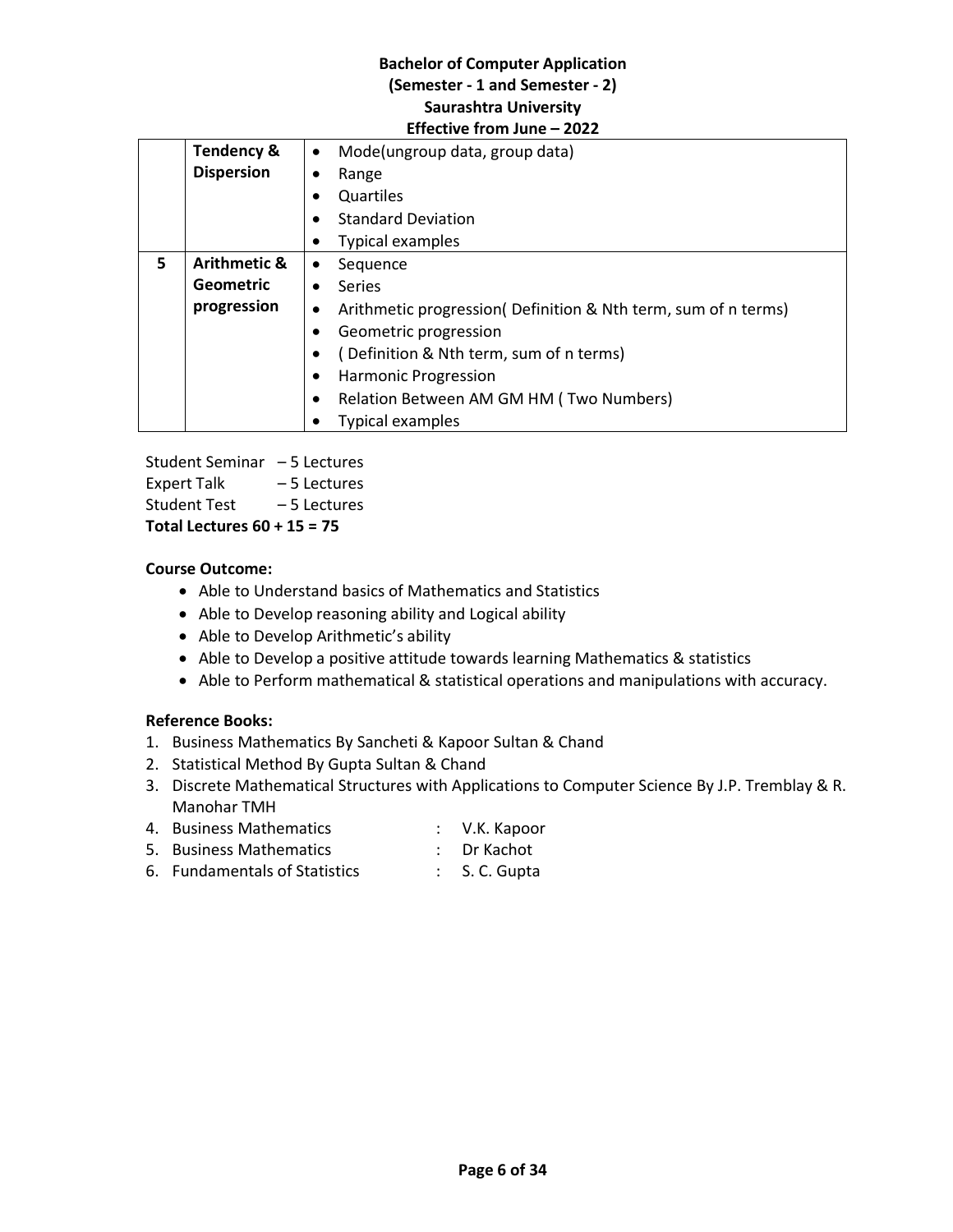# **CS-02: PROBLEM SOLVING METHODOLOGIS AND PROGRAMMING IN C**

# **Objectives:**

- To develop basic programming skill and logic, concept of memory management and file handling.
- To be able to understand preprogramming techniques
- To become familiar with programming concepts
- To become familiar with different problem-solving methodologies

# **Prerequisites:**

General Operating Knowledge of Computer

| Unit<br>No.    | <b>Topic</b>                                                          | <b>Detail</b>                                                                                                                                                                                                                                                                                                                                                                                       |
|----------------|-----------------------------------------------------------------------|-----------------------------------------------------------------------------------------------------------------------------------------------------------------------------------------------------------------------------------------------------------------------------------------------------------------------------------------------------------------------------------------------------|
| $\mathbf{1}$   | <b>Introduction</b><br>of C<br>Language                               | Introduction of Computer Languages<br>$\bullet$<br><b>Introduction of Programming Concept</b><br>Introduction of C Language (History & Overview)<br>Difference between traditional and modern c.<br>C character set<br>C tokens<br>Keywords<br>Constants<br><b>Strings</b><br>Identifiers and variables<br>Operators (all 8 operators)<br>Hierarchy of operators<br>Type casting<br>Data types in c |
|                |                                                                       | PRE-PROCESSORS IN C                                                                                                                                                                                                                                                                                                                                                                                 |
|                | <b>Introduction</b><br>of Logic<br><b>Development</b><br><b>Tools</b> | Introduction of Logic.<br>$\bullet$<br>Necessary Instructions for Developing Logic<br><b>Basics of Flow Chart</b><br>$\bullet$<br>Dry-run and its Use.<br>Other Logic development techniques                                                                                                                                                                                                        |
| $\overline{2}$ | Control<br><b>Structures</b>                                          | Selective control structure<br>$\bullet$<br>If statements<br>Switch statement<br>Conditional ternary operator<br>Iterative (looping) control statements<br>For loop<br>Dowhile loop<br>While loop<br>Nesting of loops                                                                                                                                                                               |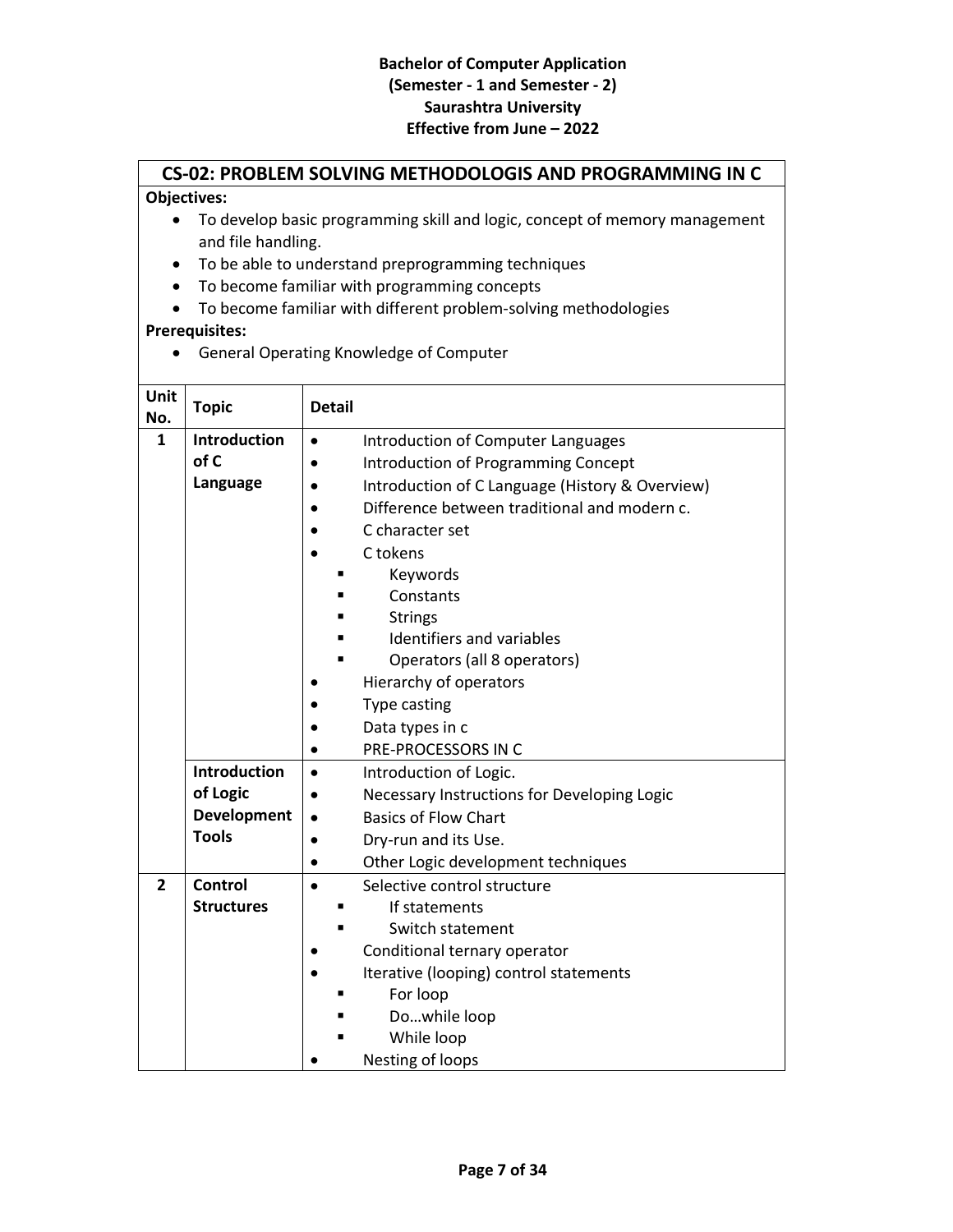|   |                      |           | Jumping statements                                             |  |
|---|----------------------|-----------|----------------------------------------------------------------|--|
|   |                      |           | Break statement, Continue statement                            |  |
|   |                      |           | Goto statements                                                |  |
| 3 | <b>Functions</b>     |           | Types of library functions                                     |  |
|   | (Inbuilt and         |           | String Function: Strcpy, strncpy, strcat, strncat, strchr,     |  |
|   | <b>User Defined)</b> |           | strrchr, strcmp, strncmp, strspn, strcspn, strlen, strpbrk,    |  |
|   |                      |           | strstr, strtok                                                 |  |
|   |                      |           | Mathematical Functions: Acos, asin, atan, ceil, cos,           |  |
|   |                      |           | div, exp, fabs, floor, fmod, log, modf, pow, sin, sqrt         |  |
|   |                      |           | Date & Time Functions: clock, difftime, mktime, time,          |  |
|   |                      |           | asctime, ctime, gmtime, localtime, strftime                    |  |
|   |                      |           | I/O Formatting Functions: printf, scanf, getc, getchar,        |  |
|   |                      |           | gets, putc, putchar, puts, ungetc                              |  |
|   |                      |           | Miscellaneous Functions: delay, clrscr, clearer, errno,        |  |
|   |                      |           | isalnum, isalpha, iscntrl, isdigit, isgraph, islower, isprint, |  |
|   |                      |           | isspace, isupper, isxdigit, toupper, tolower                   |  |
|   |                      |           | Standard Library functions: abs, atof, atol, exit, free,       |  |
|   |                      |           | labs, qsort, rand, strtoul, srand                              |  |
|   |                      |           | Memory Allocation Functions: malloc, realloc, calloc           |  |
|   |                      |           | Types of user defined functions                                |  |
|   |                      |           | Function call by value                                         |  |
|   |                      |           | Function call by reference                                     |  |
|   |                      |           | Recursion                                                      |  |
|   |                      |           | Storage classes                                                |  |
|   |                      |           | Passing and returning values                                   |  |
| 4 | Array                |           | Types of arrays                                                |  |
|   |                      |           | Single dimensional array                                       |  |
|   |                      |           | Two dimensional array<br>٠                                     |  |
|   |                      |           | Multi-dimensional array<br>٠                                   |  |
|   |                      |           | <b>String arrays</b>                                           |  |
|   |                      |           | Use of Arrays in Programming                                   |  |
|   |                      |           | <b>Arrays and Matrices</b>                                     |  |
|   | <b>Pointers</b>      |           | <b>Introduction of Pointers</b>                                |  |
|   |                      |           | Use of pointers in Dynamic Programming                         |  |
|   |                      |           | Pointer to Variables                                           |  |
|   |                      |           | Pointer to Array                                               |  |
|   |                      |           | Pointer within Array                                           |  |
|   |                      |           | Array of Pointer                                               |  |
|   |                      |           | Pointer To Structure                                           |  |
|   |                      |           | Pointers within structure                                      |  |
|   |                      |           | Pointer to Pointer                                             |  |
| 5 | <b>User Defined</b>  | $\bullet$ | What is structure                                              |  |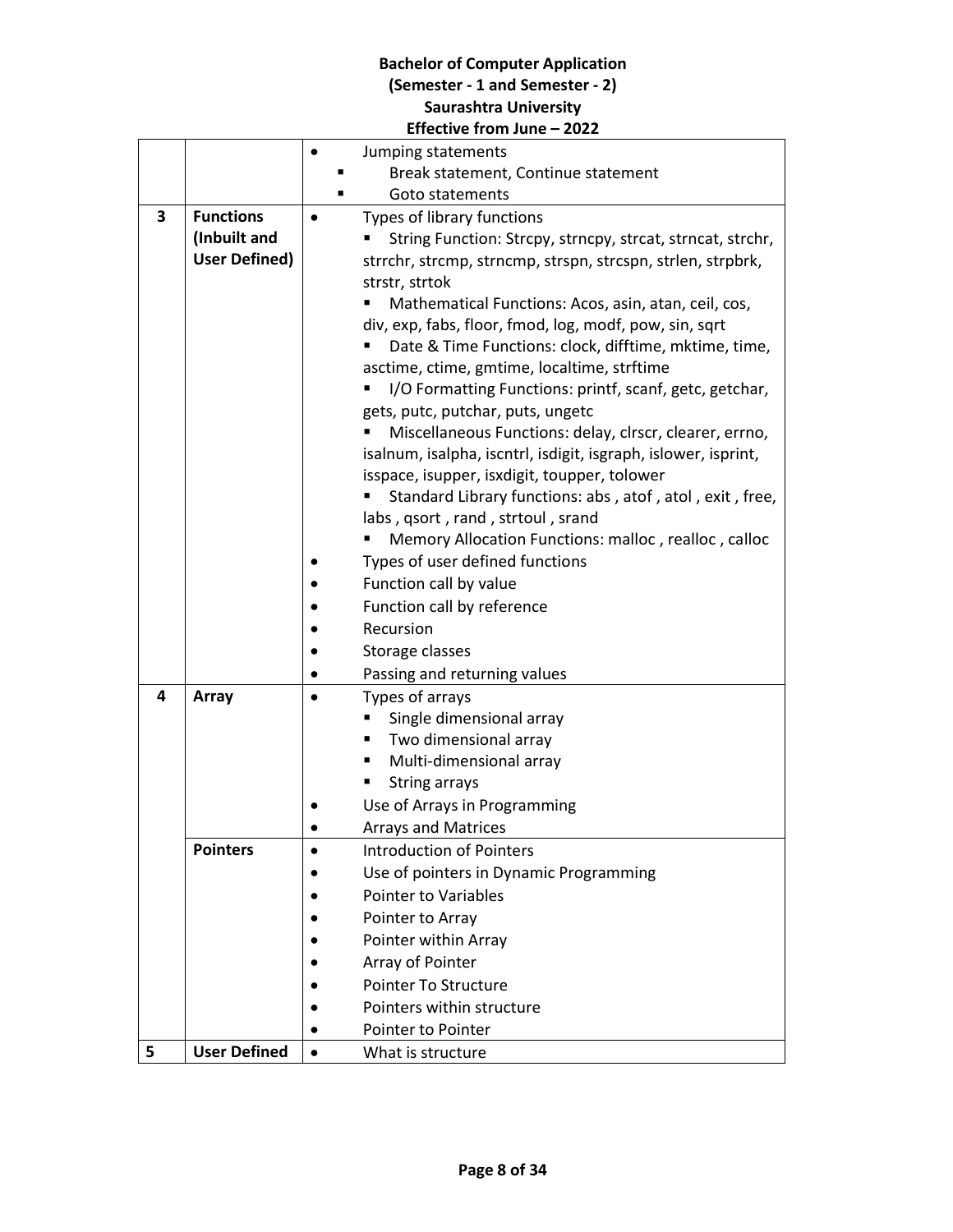| Data Type -          | Initializations and declarations                                 |
|----------------------|------------------------------------------------------------------|
| Structure,           | Memory allocation functions                                      |
| Union &              | Pointers with structures                                         |
| enum                 | Array with structures                                            |
|                      | User defined function with structures                            |
|                      | Nested structures                                                |
|                      | Introduction to union                                            |
|                      | Difference between Structure & Union                             |
|                      | <b>Enumerated Type</b>                                           |
| <b>File Handling</b> | Concept of data files                                            |
|                      | File handling                                                    |
|                      | Use of file handling functions                                   |
|                      | fopen, fclose, fprintf, fscanf, getw, putw, fseek,               |
|                      | ftell, rewind, freopen, remove, rename, feof, ferror,            |
|                      | fflush, fgetpos, sprintf, snprintf, vsprintf, vsnprintf, fscanf, |
|                      | vfscanf, setbuf, setvbuf                                         |
|                      | I/O operations                                                   |
|                      | Command line arguments                                           |

| Seminar            | 5 Lectures |
|--------------------|------------|
| <b>Expert Talk</b> | 5 Lectures |
| <b>Test</b>        | 5 Lectures |

# **Total Lectures 60 + 15 = 75**

# **Reference Books:**

- 1. Programming in C, by Pradip Dey & Manas Ghosh, Publisher Oxford
- 2. C: The Complete Reference, by Herbert Schildt, Publisher Tata McGraw Hill.
- 3. Programming in ANSI C Author : E. Balaguruswami.
- 4. Schaum's Outline of Programming with C, By: Byron Gottfried, Publisher Shaum Series
- 5. Programming with ANSI and Turbo C, by Ashok N Kamthane, Publisher Pearson Education
- 6. Let Us C Author : Yashwant Kanetkar.
- 7. Working with C Author: Yashwant Kanitkar.

# **Course Outcome:**

- $\checkmark$  Able to illustrate and explain basic concepts of programming
- $\checkmark$  Able to understand the concept of control statements.
- $\checkmark$  Able to translate the real-life situations in programming form and solve them using some fundamentals of Programming.
- $\checkmark$  Able to translate the real-life situations in programming form and solve them by storing data into files and analysed user defined data types and test and detect that it is optimized applications.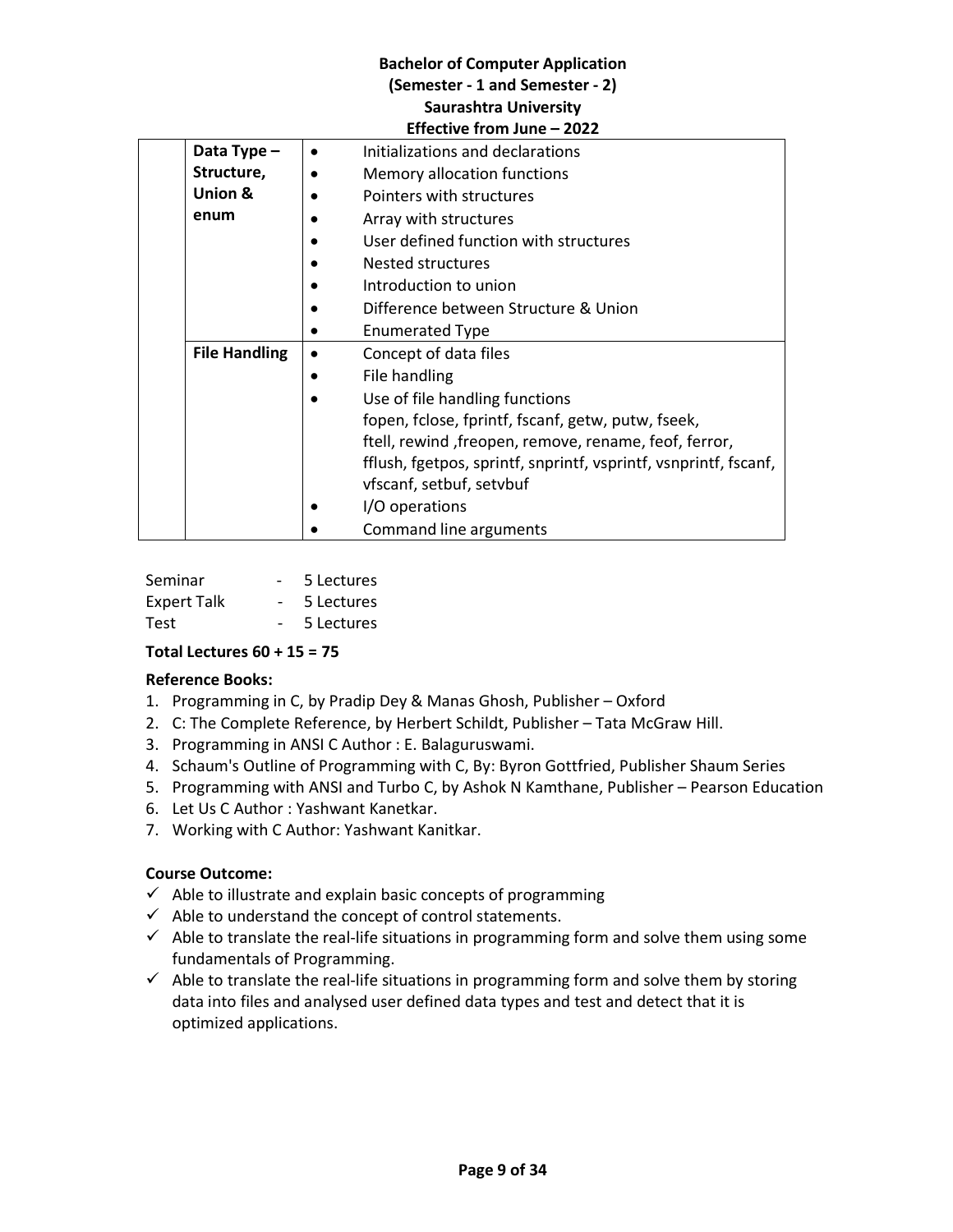|              |                                                                                                                                                                                                                                                                                                                            | <b>CS-03: COMPUTER FUNDAMENTALS AND EMERGING TECHNOLOGY</b>                                                                                                                                                                                                                                                                                                                                                                                                                                                                                                                                                                                                                                                                                                                                          |  |  |  |
|--------------|----------------------------------------------------------------------------------------------------------------------------------------------------------------------------------------------------------------------------------------------------------------------------------------------------------------------------|------------------------------------------------------------------------------------------------------------------------------------------------------------------------------------------------------------------------------------------------------------------------------------------------------------------------------------------------------------------------------------------------------------------------------------------------------------------------------------------------------------------------------------------------------------------------------------------------------------------------------------------------------------------------------------------------------------------------------------------------------------------------------------------------------|--|--|--|
|              | Objectives:<br>Bridge the fundamental concepts of computers with the present level of<br>knowledge of the students.<br>Familiarize peripheral devices, internal and external parts of computer system.<br>$\bullet$<br>Understand Number System like binary, hexadecimal and octal number systems<br>and their arithmetic. |                                                                                                                                                                                                                                                                                                                                                                                                                                                                                                                                                                                                                                                                                                                                                                                                      |  |  |  |
| Unit<br>No.  | <b>Topics</b>                                                                                                                                                                                                                                                                                                              | <b>Details</b>                                                                                                                                                                                                                                                                                                                                                                                                                                                                                                                                                                                                                                                                                                                                                                                       |  |  |  |
| $\mathbf{1}$ | Introduction to<br><b>Computers</b>                                                                                                                                                                                                                                                                                        | <b>Basics of Computers</b><br>What is Computer?<br>$\circ$<br><b>Characteristics of Computer</b><br>$\circ$<br>Data Processing Cycle<br>(Data<br>$\rightarrow$<br>Process<br>$\circ$<br>$\rightarrow$ information)<br>Classification of Computer by Data Processed<br>Analog, Digital and Hybrid Computers<br>$\circ$<br>Classification of Computer by Processing Capabilities<br>Micro, Mini, Mainframe and Super Computers<br>$\circ$<br>History and Generations of Computers<br><b>First to Fifth Generation Computers</b><br>$\circ$<br>Simple Model of Computer<br><b>Input Devices</b><br>$\circ$<br><b>CPU</b> (Central Processing Unit)<br>$\circ$<br>o Arithmetic & Logic Unit<br>o Control Unit<br>Internal Memory<br>$\circ$<br><b>Output Devices</b><br><b>Secondary Storage Devices</b> |  |  |  |
|              | Internal/External<br>parts used with<br><b>Computer Cabinet</b>                                                                                                                                                                                                                                                            | Introduction to Mother board<br>Types of Processors.<br>Dual Core, Core 2 Duo, i2, i3, etc<br>$\circ$<br>Memory structure and Types of Memory<br>RAM (SRAM, DRAM, SO, DDR, etc.)<br>$\circ$<br>ROM (ROM, PROM, EPROM, EEPROM, etc.)<br>$\circ$<br>Slots<br>ISA Slots / PCI Slots / Memory Slots<br>$\circ$<br>Sockets                                                                                                                                                                                                                                                                                                                                                                                                                                                                                |  |  |  |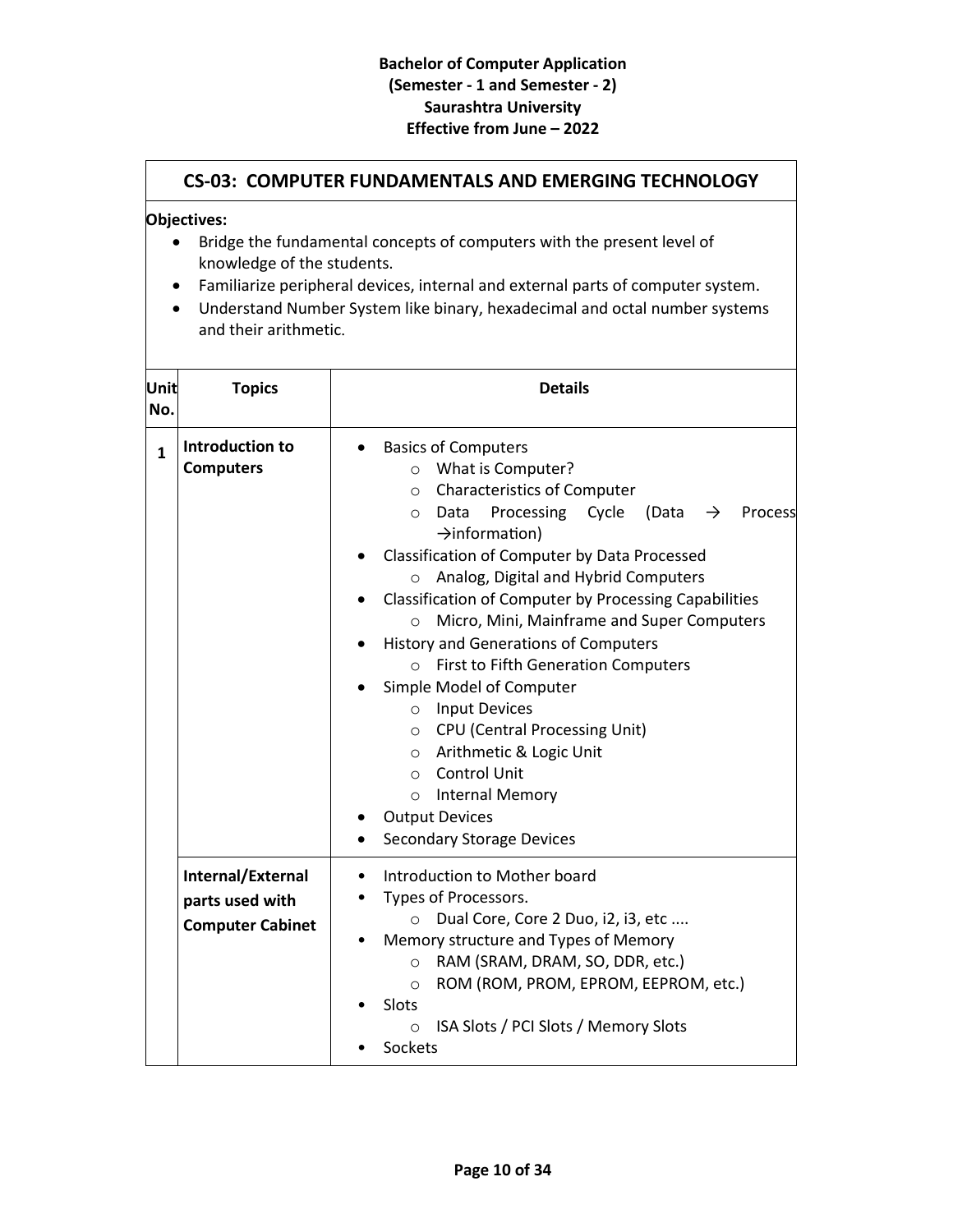|                | <b>Bachelor of Computer Application</b>                         |  |                                                                                                                                                                                                                                                                                                                                                                                                                                                                                |  |
|----------------|-----------------------------------------------------------------|--|--------------------------------------------------------------------------------------------------------------------------------------------------------------------------------------------------------------------------------------------------------------------------------------------------------------------------------------------------------------------------------------------------------------------------------------------------------------------------------|--|
|                | (Semester - 1 and Semester - 2)<br><b>Saurashtra University</b> |  |                                                                                                                                                                                                                                                                                                                                                                                                                                                                                |  |
|                |                                                                 |  | Effective from June - 2022                                                                                                                                                                                                                                                                                                                                                                                                                                                     |  |
|                |                                                                 |  | Cables<br>Serial Cable / Parallel Cable / USB Cable<br>$\circ$<br>Ports<br>USB / Serial / Parellel / PS2 / HDMI<br>$\circ$                                                                                                                                                                                                                                                                                                                                                     |  |
|                |                                                                 |  | <b>Power Devices: UPS</b>                                                                                                                                                                                                                                                                                                                                                                                                                                                      |  |
|                |                                                                 |  | <b>Graphic Cards</b>                                                                                                                                                                                                                                                                                                                                                                                                                                                           |  |
|                |                                                                 |  | Network card, Sound Card                                                                                                                                                                                                                                                                                                                                                                                                                                                       |  |
| $\overline{2}$ | <b>Input Devices</b>                                            |  | Introduction                                                                                                                                                                                                                                                                                                                                                                                                                                                                   |  |
|                |                                                                 |  | <b>Types of Input Devices</b><br>Keyboard / Mouse / Trackball / Glide - Pad /<br>$\circ$<br>Game Devices Joystick, etc.) / Light Pen / Touch<br>Screen / Digitizers and Graphic Tablet / Mic<br>(Sound Input) / Camera (Photo and Video Input) /<br>POS (Point of Sale) Terminal (Scanners, etc)<br>MIDI(Musical Instrument Digital Interface)<br>$\circ$<br>Keyboard,<br>Wireless Devices (Keyboard, Mouse, etc)<br>O<br><b>Types of Scanners</b><br>OCR, OMR, MICR, OBR<br>O |  |
|                | Data Storage                                                    |  | Introduction                                                                                                                                                                                                                                                                                                                                                                                                                                                                   |  |
|                |                                                                 |  | <b>Types of Magnetic Storage Devices</b>                                                                                                                                                                                                                                                                                                                                                                                                                                       |  |
|                |                                                                 |  | Floppy Disk / Hard Disk (SATA, SSD) / Magnetic<br>$\circ$<br>Tape / Magnetic Disks                                                                                                                                                                                                                                                                                                                                                                                             |  |
|                |                                                                 |  | Storage Mechanism of Magnetic Storage Devices                                                                                                                                                                                                                                                                                                                                                                                                                                  |  |
|                |                                                                 |  | Tracks / Sectors / Clusters / Cylinders<br>$\circ$<br>Reading / Writing Data to and from Storage Devices                                                                                                                                                                                                                                                                                                                                                                       |  |
|                |                                                                 |  | Seek Time / Rotational Delay - Latency / Access                                                                                                                                                                                                                                                                                                                                                                                                                                |  |
|                |                                                                 |  | Time / Response Time                                                                                                                                                                                                                                                                                                                                                                                                                                                           |  |
|                |                                                                 |  | <b>Other Storage Devices</b>                                                                                                                                                                                                                                                                                                                                                                                                                                                   |  |
|                |                                                                 |  | USB - Pen Drive / CD / DVD / Blu-Rav Disk etc.<br>$\circ$<br>Flash Memory, Cloud Storage(Like Google Drive,<br>$\circ$<br>OneDrive etc.)                                                                                                                                                                                                                                                                                                                                       |  |
| 3              | <b>Output Devices</b>                                           |  | <b>Types of Output Devices</b><br><b>CRT Display Units</b><br>Monitor<br>Non CRT display Units<br>LCD / LED / Plasma Displays<br>Types of Printers Impact and Non Impact Printers                                                                                                                                                                                                                                                                                              |  |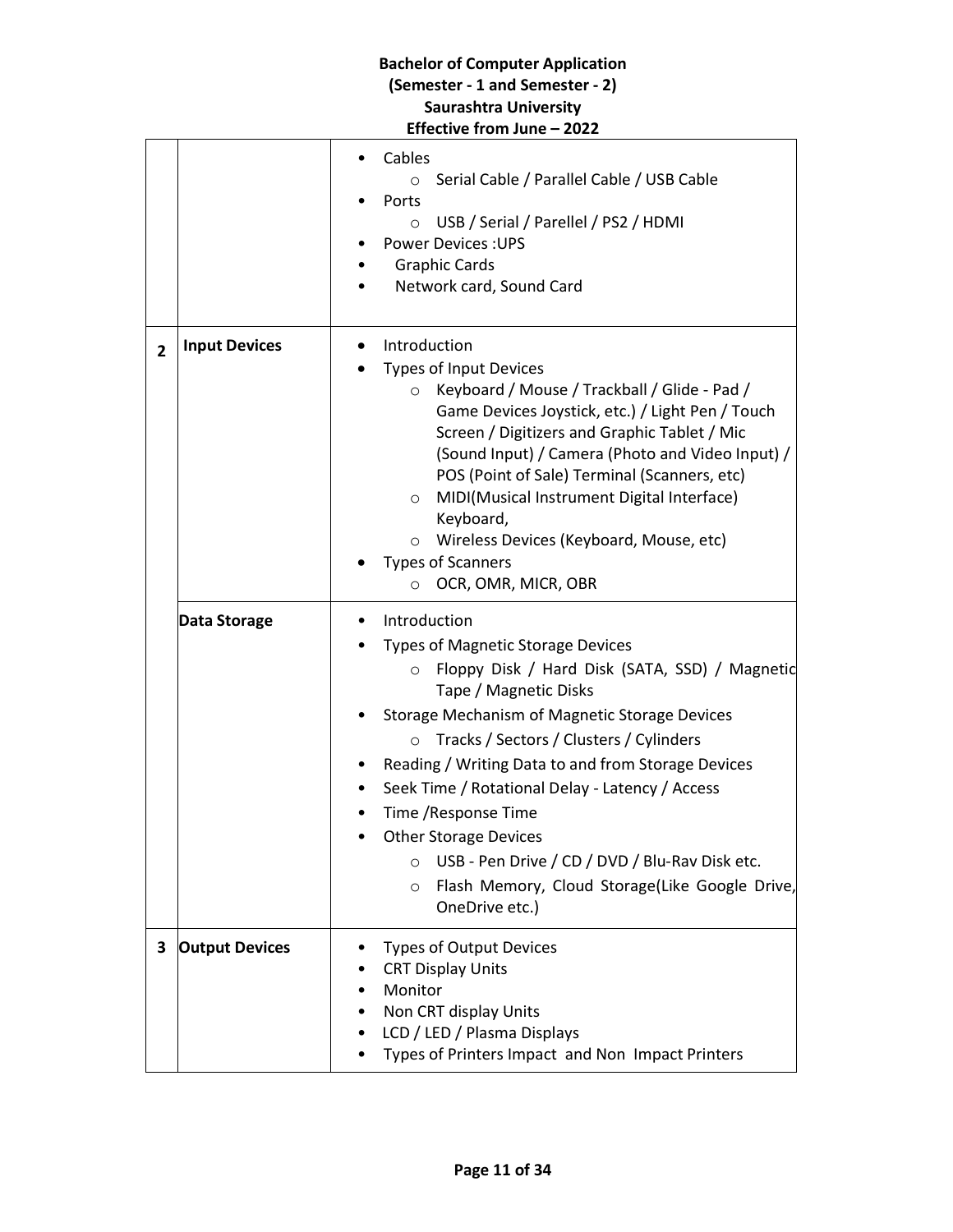|   |                                                                           | <b>Bachelor of Computer Application</b><br>(Semester - 1 and Semester - 2)<br><b>Saurashtra University</b><br>Effective from June - 2022                                                                                                                                                                                                                                                                                                                                                                                                                                                                                                                                                                                                                                            |
|---|---------------------------------------------------------------------------|-------------------------------------------------------------------------------------------------------------------------------------------------------------------------------------------------------------------------------------------------------------------------------------------------------------------------------------------------------------------------------------------------------------------------------------------------------------------------------------------------------------------------------------------------------------------------------------------------------------------------------------------------------------------------------------------------------------------------------------------------------------------------------------|
|   |                                                                           | Plotters<br>$\bullet$<br><b>Other Devices</b><br>Fascimile(FAX)<br>$\circ$<br>OLED (Organic LED)<br>$\circ$<br>Headphone<br>$\circ$<br><b>SGD (Speech Generating Device)</b><br>$\circ$<br>COM (Computer Output Microfilm)<br>$\circ$<br>Google Glass<br>$\circ$                                                                                                                                                                                                                                                                                                                                                                                                                                                                                                                    |
| 4 | <b>Numbering System</b><br>and Codes                                      | Introduction to Binary Codes /<br>Nibble / Bit / Byte / Carry Bit / Parity Bit / Sign Bit<br>$\circ$<br>KB / MB / GB / TB / HB (etc<br>$\Omega$<br><b>Types of Numbering System</b><br>Binary / Octal/Decimal / Hex-Decimal<br>$\circ$<br>Conversion<br>Binary to Octal, Decimal and Hexa-Decimal<br>$\circ$<br>Decimal to Binary, Octal and Hexa-Decimal<br>$\circ$<br>Octal to Binary, Decimal and Hexa-Decimal<br>O<br>Hexa-Decimal to Binary, Octal and Decimal<br>$\circ$<br><b>Binary Arithmetic</b><br>Addition<br>$\circ$<br>Subtraction (1's Compliment and 2's Compliment)<br>$\circ$<br><b>Division</b><br>$\circ$<br>Multiplication<br>$\circ$<br><b>Types of Codes</b><br>ASCII/BCD / EBCDIC / UniCode<br>Parity Check<br>Event Parity System / Odd Parity System<br>O |
|   | Languages,<br><b>Operating Systems</b><br>and Software<br><b>Packages</b> | Introduction<br>$\bullet$<br>Translator (Assembler / Compiler / Interpreter)<br><b>Types of Languages</b><br>Machine Level Language<br>$\circ$<br>Assembly Level Language<br>$\circ$<br>High Level Language (3GL, 4GL, 5GL, etc.)<br>$\circ$<br><b>Types of Operating Systems</b><br><b>Batch Operating System</b><br>$\circ$<br><b>Multi Processing Operating System</b><br>$\circ$<br>Time Sharing Operating System<br>$\circ$<br>Online and Real Time Operating System<br>$\circ$<br>Uses and applications of Software Packages<br><b>Word Processing Packages</b><br>$\circ$<br><b>Spread Sheet Packages</b><br>$\circ$                                                                                                                                                         |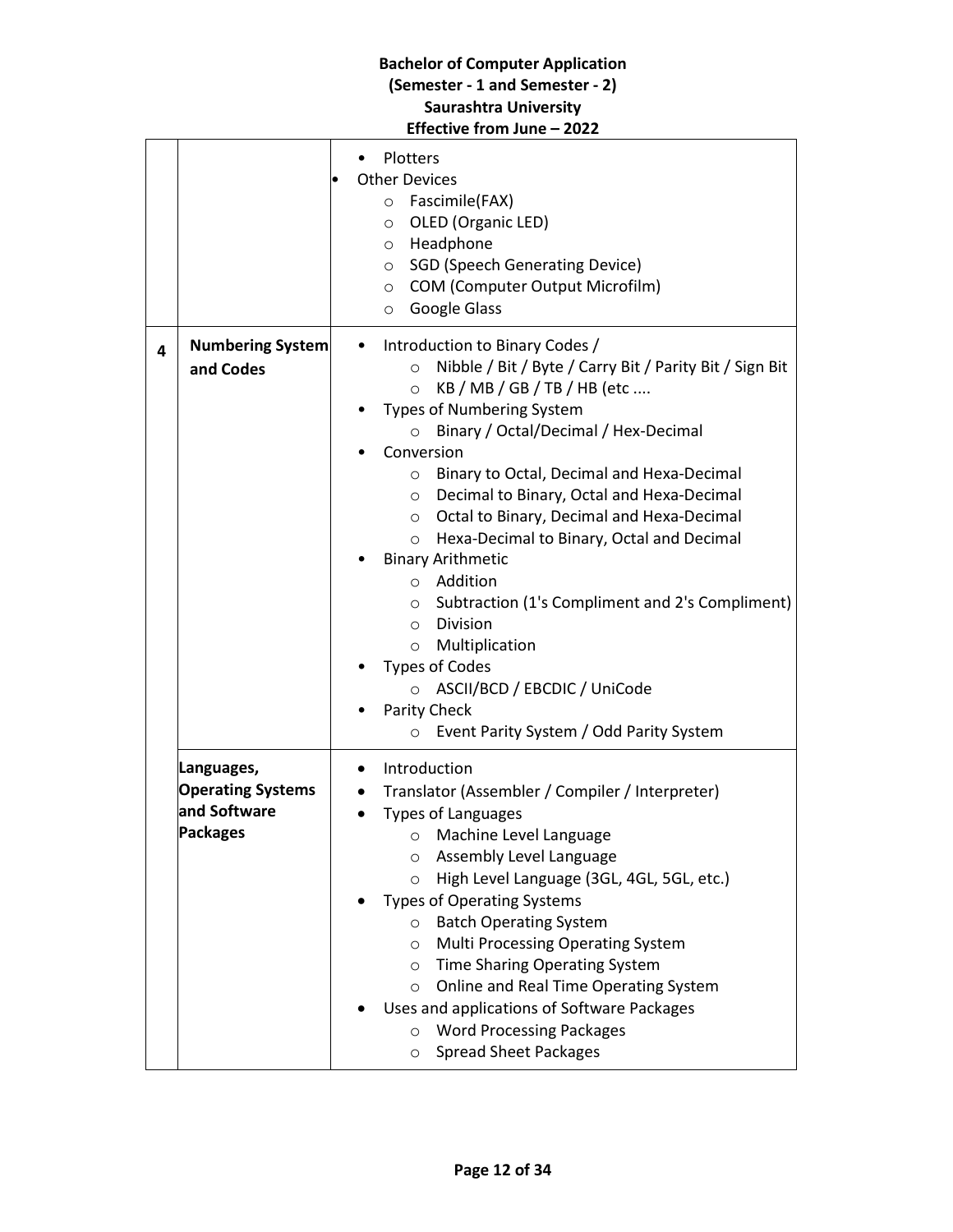|    |                                                            | <b>Bachelor of Computer Application</b><br>(Semester - 1 and Semester - 2)<br><b>Saurashtra University</b><br>Effective from June - 2022                                                                                                                                                                                                                                                                                                                                                                                                                                                                                                                                                                                     |
|----|------------------------------------------------------------|------------------------------------------------------------------------------------------------------------------------------------------------------------------------------------------------------------------------------------------------------------------------------------------------------------------------------------------------------------------------------------------------------------------------------------------------------------------------------------------------------------------------------------------------------------------------------------------------------------------------------------------------------------------------------------------------------------------------------|
| 5. | <b>Emerging</b><br><b>Technologies and</b><br><b>Virus</b> | <b>Graphical Packages</b><br>$\circ$<br>O Database Packages I<br>o Presentation Packages<br>○ Animation / Video / Sound Packages<br>Different Communication methods<br>GIS / GPS / COMA / GSM<br>$\circ$<br><b>Communication Devices I</b><br>o Cell Phones / Modem / Infrared / Bluetooth /<br>WiFi/LiFi/SLM(Spatial Light Modulator)<br><b>Virus</b><br>Introduction to Virus and related terms<br>$\circ$<br>Origin and History<br>$\circ$<br>$\circ$ Types of Virus<br><b>Problems and Protection from Virus</b><br>$\circ$<br><b>Cloud Computing</b><br>What is Cloud Computing?<br>$\circ$<br>Characteristic & Service Models(laas, Paas, Saas)<br>$\circ$<br>Architecture<br>$\circ$<br>Security & Privacy<br>$\circ$ |
|    | <b>Important Terms</b><br>and Acronyms                     | <b>ATM</b><br>Backup / Restore<br>Hard Copy / Soft Copy<br>Bus / Data Bus<br>Buffer and types / Spooling<br>Cursor / Pointer / Icon<br><b>E-Mail I Attachment</b><br><b>CLII GUI</b><br>Compiler and its types<br>Drive I Directory (Folder) / File / Path<br>Menu / Popup Menu / Toolbar<br>Shutdown / Reboot / Restart<br>Syntax / Wild Card Characters<br>Optical Fiber (Fiber Optic).<br>Net meeting<br>Printing Speed (CPS, CPM, LPM, DPI, PPM)<br>Peripherals                                                                                                                                                                                                                                                          |

| Seminar            | 5 Lectures |
|--------------------|------------|
| <b>Expert Talk</b> | 5 Lectures |
| Test               | 5 Lectures |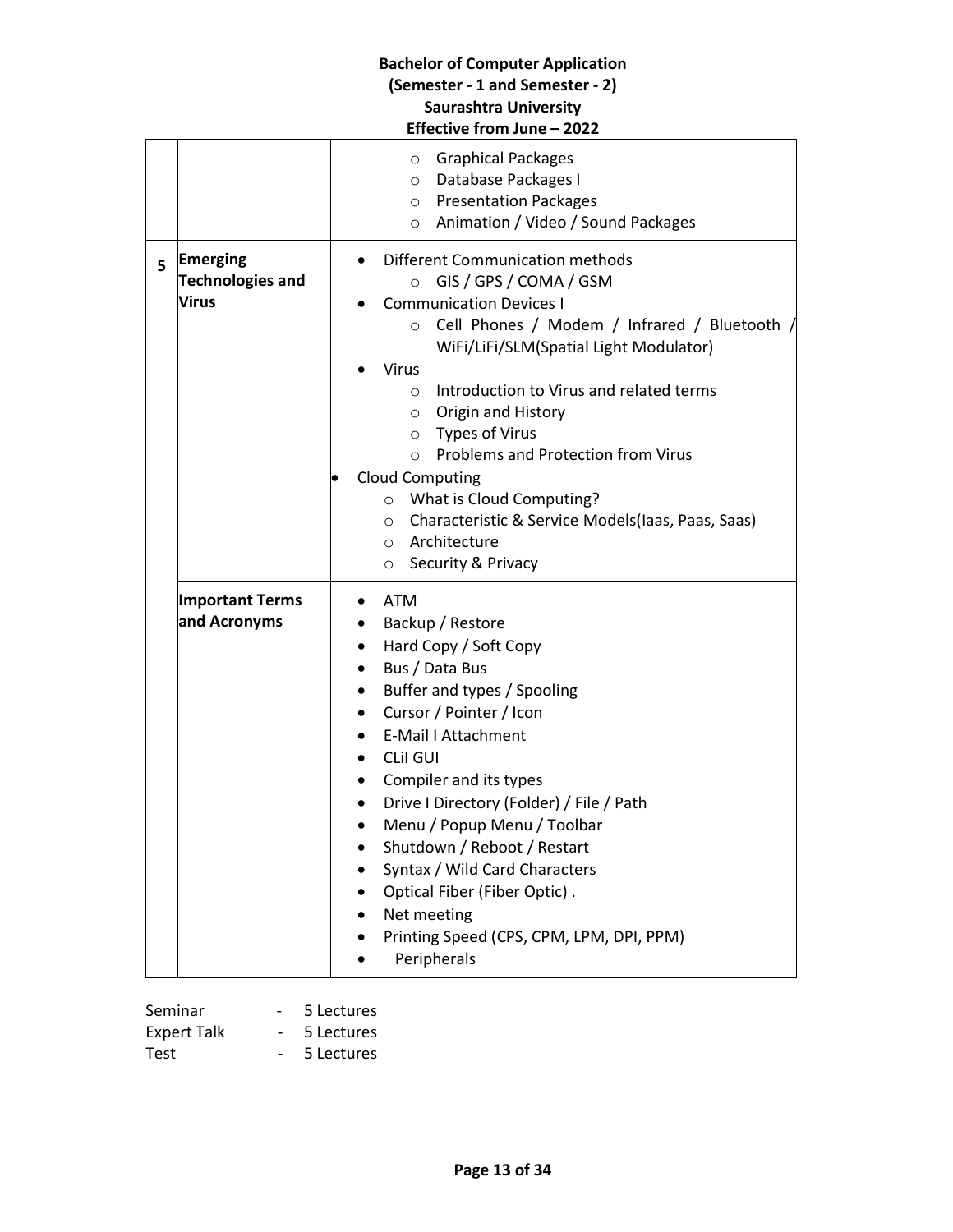# **Total Lectures 60 + 15 = 75**

# **Reference Books:**

- 1. Computer Fundamentals By P.K.Sinha.
- 2. Fundamental of IT for BCA By S.Jaiswal.
- 3. Engineering Physics By V.K.Gaur.
- 4. Teach Yourself Assembler By Goodwin.

#### **Course Outcome:**

- $\checkmark$  Able to explore the fundamental concepts of computers
- $\checkmark$  Able to Understand peripheral devices, internal and external parts of computer system.
- $\checkmark$  Able to Understand Number System like binary, hexadecimal and octal number systems and their arithmetic.
- $\checkmark$  Able to recognize the emerging technologies
- $\checkmark$  Able to differentiate the types of virus

#### **Additional Topics (Not to be asked in examination):**

Student should be aware of followings

- To Format Hard Disk
- Installation of OS, multi-OS and other packages
- Use of DOS commands
- Operating of Accounting Software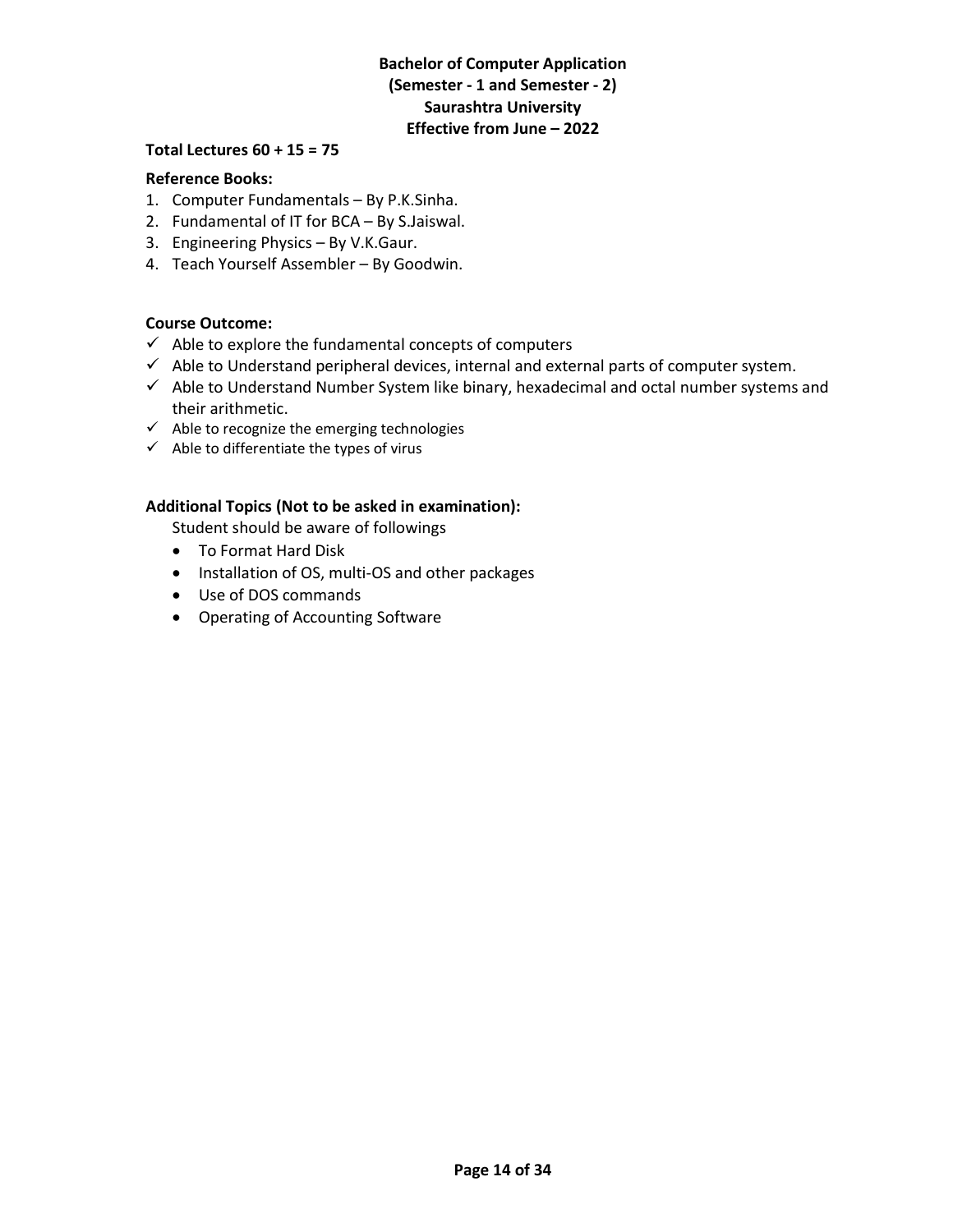# **CS-04: NETWORKING & INTERNET ENVIRONMENT**

# **Objectives:**

- To give brief idea about Computer Network and Internet Environment
- To be able to design and develop static and/or interactive website using HTML5, CSS and Javascript.
- To become familiar with different web elements.
- To get intermediate knowledge of CSS3, Javascript and Bootstrap Framework

| Unit<br>No.    | <b>Topic</b>                                                                  | <b>Detail</b>                                                                                                                                                                                                                                                                                                                                                                                                                                                      |
|----------------|-------------------------------------------------------------------------------|--------------------------------------------------------------------------------------------------------------------------------------------------------------------------------------------------------------------------------------------------------------------------------------------------------------------------------------------------------------------------------------------------------------------------------------------------------------------|
| $\mathbf{1}$   | <b>Introduction to</b><br>Computer<br>Network and it's<br><b>Applications</b> | <b>Computer Network</b><br>$\bullet$<br><b>Type of Computer Network</b><br>Different Terminologies used in Computer Network<br>$\bullet$<br>Internet, ISP (Internet Service Provider), Intranet,<br>VSAT (very small aperture terminal), URL, Portal,<br>Domain Name Server, World Wide Web (WWW),<br>Search Engine, Remote Login, Telnet, Email, E-<br>Commerce, E-Business, E-Governance,<br>Mobile<br>Commerce<br>Website Basics (WebPages; Hyper Text Transfer |
|                |                                                                               | Protocol, File Transfer Protocol, Domain Names; URL;<br>Protocol<br>Address; Website[Static,<br>Dynamic,<br>Responsive etc], Web browser, Web Servers; Web<br>Hosting                                                                                                                                                                                                                                                                                              |
| $\overline{2}$ | <b>Basic of HTML &amp;</b><br><b>Advance HTML 5</b>                           | <b>Fundamental of HTML</b><br>$\bullet$<br><b>Basic Tag and Attribute</b><br>$\bullet$<br>The Formatting Tags<br>$\bullet$<br>The List Tags<br>Link Tag<br>inserting special characters,<br>$\bullet$<br>adding images and Sound,<br>$\bullet$<br>lists types of lists<br>$\bullet$<br>Table in HTML<br>Frame in HTML<br>Forms<br>HTML 5 & Syntax<br>HTML5 Document Structure (section, article,<br>O                                                              |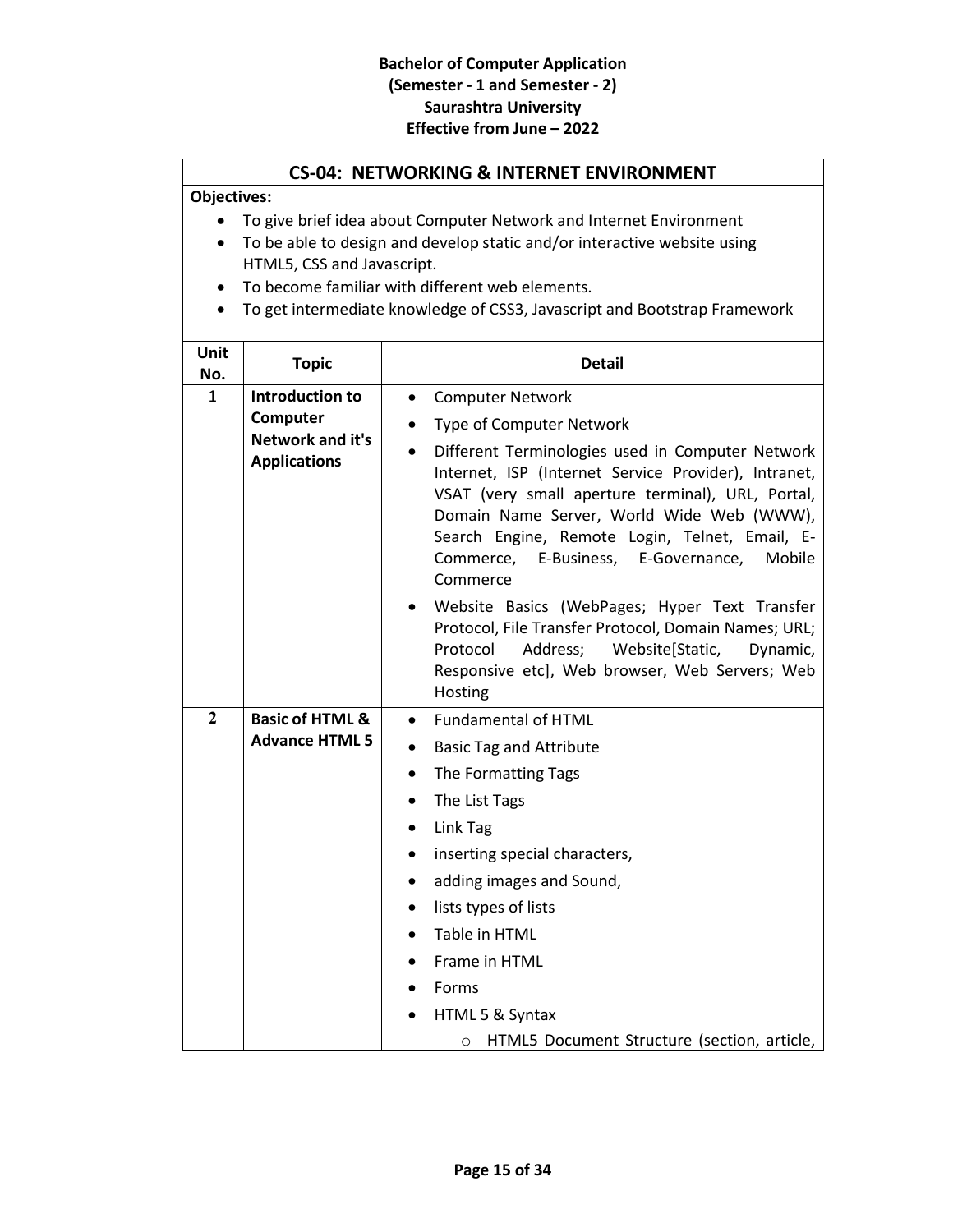| Lifective from June – 2022 |                        |                                                          |  |  |
|----------------------------|------------------------|----------------------------------------------------------|--|--|
|                            |                        | aside, header, footer, nav, dialog, figure)              |  |  |
|                            |                        | Attributes of HTML 5<br>$\circ$                          |  |  |
|                            |                        | Web Form (datetime, date, month, week,<br>O              |  |  |
|                            |                        | time, number, range, email, url)                         |  |  |
|                            |                        | Audio / Video - Canvas<br>O                              |  |  |
| 3                          | <b>Cascading Style</b> | • Introduction to CSS                                    |  |  |
|                            | Sheet & CSS 3          | Types of Style Sheets                                    |  |  |
|                            |                        | Class & ID Selector                                      |  |  |
|                            |                        | <b>CSS Pseudo</b>                                        |  |  |
|                            |                        | <b>CSS Font Properties</b>                               |  |  |
|                            |                        | <b>CSS Text Properties</b>                               |  |  |
|                            |                        | <b>CSS Background Properties</b>                         |  |  |
|                            |                        | <b>CSS List Properties</b>                               |  |  |
|                            |                        | <b>CSS Margin Properties</b>                             |  |  |
|                            |                        | <b>CSS Comments</b>                                      |  |  |
|                            |                        | CSS <sub>3</sub>                                         |  |  |
|                            |                        | <b>Border Property</b><br>$\circ$                        |  |  |
|                            |                        | Background & Gradient Property<br>$\circ$                |  |  |
|                            |                        | Drop Shadow Property - 2D & 3D Transform<br>$\circ$      |  |  |
|                            |                        | Property                                                 |  |  |
|                            |                        | <b>Transition Property</b><br>$\circ$                    |  |  |
|                            |                        | <b>Box Sizing Property</b><br>$\circ$                    |  |  |
|                            |                        | <b>Position Property</b><br>О                            |  |  |
|                            |                        | Media Query<br>٠                                         |  |  |
|                            |                        | <b>CSS Flexbox Properties</b><br>$\bullet$               |  |  |
|                            |                        | (display, flex-direction, flex-wrap, flex-flow, justify- |  |  |
|                            |                        | content, align-items, align-content, gap row-gap,        |  |  |
|                            |                        | column-gap)                                              |  |  |
|                            |                        | <b>CSS Advance Properties</b>                            |  |  |
|                            |                        | (Overflow, text-overflow, Cursor, Visibility, filter,    |  |  |
|                            |                        | backdrop-filter, object-fit)                             |  |  |
|                            |                        | How to use Google Fonts & Custom Fonts (@font-face)<br>٠ |  |  |
|                            |                        | <b>BEM Naming Convention</b>                             |  |  |
| 4                          | <b>Java Script</b>     | Introduction to JavaScript<br>٠                          |  |  |
|                            |                        | Variables                                                |  |  |
|                            |                        | JavaScript Operators                                     |  |  |
|                            |                        | <b>Conditional Statements</b>                            |  |  |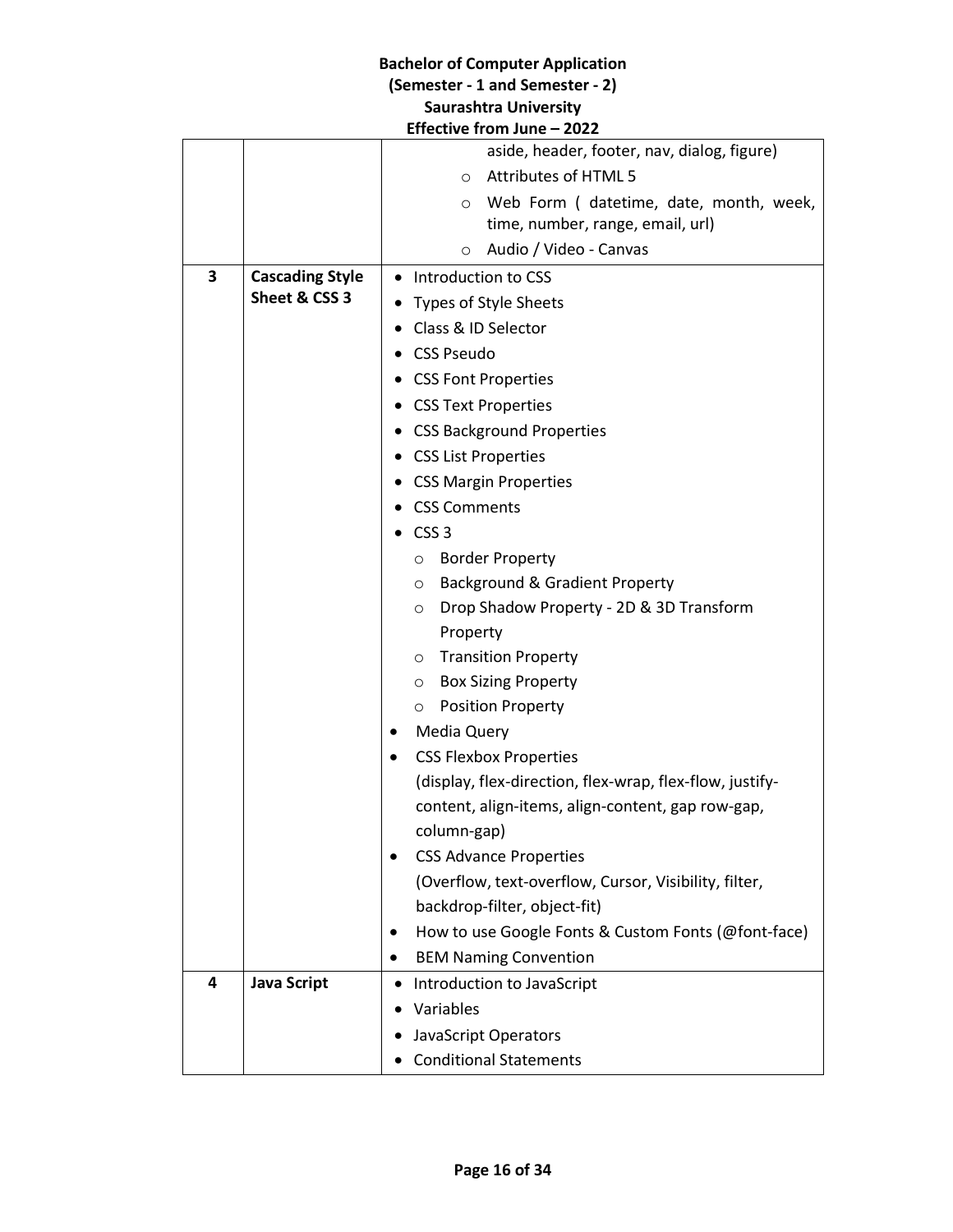|   | Effective from June – 2022 |                                                            |  |
|---|----------------------------|------------------------------------------------------------|--|
|   |                            | JavaScript Loops                                           |  |
|   |                            | JavaScript Break and Continue Statements                   |  |
|   |                            | <b>Dialog Boxes</b>                                        |  |
|   |                            | JavaScript Arrays                                          |  |
|   |                            | JavaScript User Define Function                            |  |
|   |                            | <b>Built in Function</b>                                   |  |
|   |                            | (string, Maths, Array, Date)                               |  |
|   |                            | Events                                                     |  |
|   |                            | (onclick, ondbiclick, onmouseover, onmouseout,             |  |
|   |                            | onkeypress, onkeyup, onfocus, onblur, onload,              |  |
|   |                            | onchange, onsubmit, onreset)                               |  |
|   |                            | DOM & History Object                                       |  |
|   |                            | Form Validation & E-mail Validation                        |  |
| 5 | <b>Bootstrap</b>           | Introduction to Bootstrap                                  |  |
|   | <b>Framework</b>           | Bootstrap Layout (Container, Row, Columns, Responsive      |  |
|   |                            | classes, Offset Column, Reordering Columns)                |  |
|   |                            | Bootstrap Content (Typography, Tables, Images, Forms)      |  |
|   |                            | Bootstrap Components (Navbar, Navs and tabs, Dropdowns,    |  |
|   |                            | Buttons, Button Groups, Breadcrumb, Pagination, Labels,    |  |
|   |                            | Alerts, Progress Bars, Accordion, Card, Modal)Bootstrap    |  |
|   |                            | Utilities (Colors, Background, Borders, Display, Overflow, |  |
|   |                            | Position, Spacing, Text, Vertical align)                   |  |

| Seminar                        | – 5 Lectures  |  |
|--------------------------------|---------------|--|
| <b>Expert Talk</b>             | – 5 Lectures  |  |
| Test                           | $-5$ Lectures |  |
| Total Lectures: $60 + 15 = 75$ |               |  |

# **Reference Books:**

- 1. HTML in 10 steps or less Laurie Ann Ulrich, Robert G. Fuller
- 2. Internet: The Complete Reference –Young.
- 3. World Wide Web Design with Html -C Xavier.
- 4. Internet for Every One –Leon.
- 5. Practical Html 4.O -Lee Philips.
- 6. MCSE Networking Essential Training Guides.
- 7. Benjamin Jakobus, Jason Marah, "Mastering BootStrap 4" 2nd Edition
- 8. Matt Lambert "Learning BootStrap 4", Packt Publishing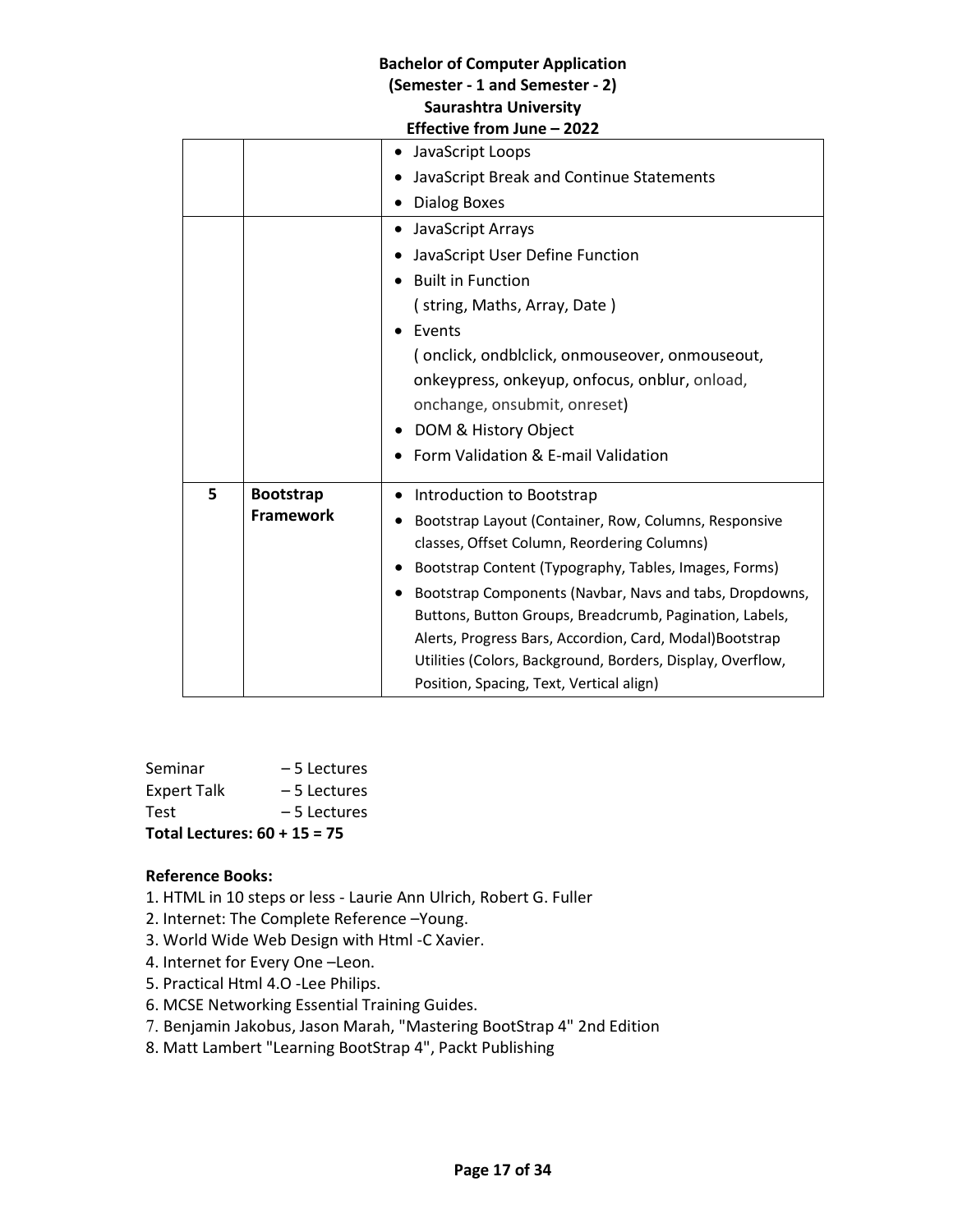# **Course Outcome**

- $\checkmark$  Able to understand Computer Network and Internet Environment
- $\checkmark$  Able to understand design and develop static and/or interactive website using HTML5, CSS and Javascript.
- $\checkmark$  Able to explore different web elements.
- $\checkmark$  Able to understand knowledge of CSS3, Javascript and Bootstrap Framework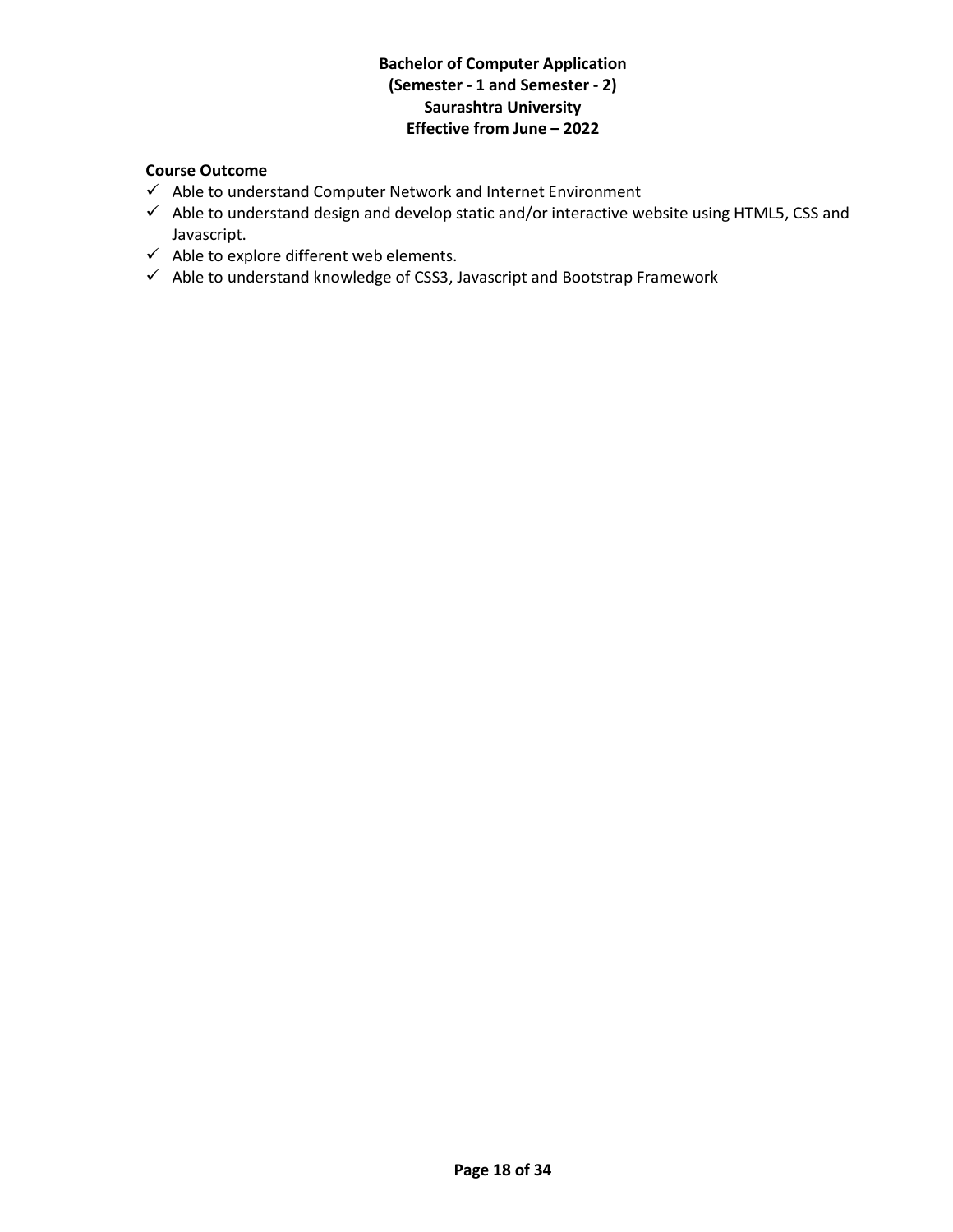| CS-05 : PRACTICALS-1 (based On CS - 04 & PC Software)                 |              |
|-----------------------------------------------------------------------|--------------|
| <b>Topics</b>                                                         | <b>Marks</b> |
| HTML-5, CSS-3, MS - Word, MS - Excel, MS - Power Point, MS-Access and | 100          |
| Macromedia Dream weaver                                               |              |

| $CS-06$ : PRACTICALS-2 (based On CS - 02) |       |
|-------------------------------------------|-------|
| <b>Topics</b>                             | Marks |
| Programming in C Language                 | 100   |

#### **Note :**

- Each session is of 3 hours for the purpose of practical Examination.
- Practical examination may be arranged before or after theory exam

# **Additional Topics to be taught during the semester – 1 (Not to be asked in examination):**

Case studies of DBMS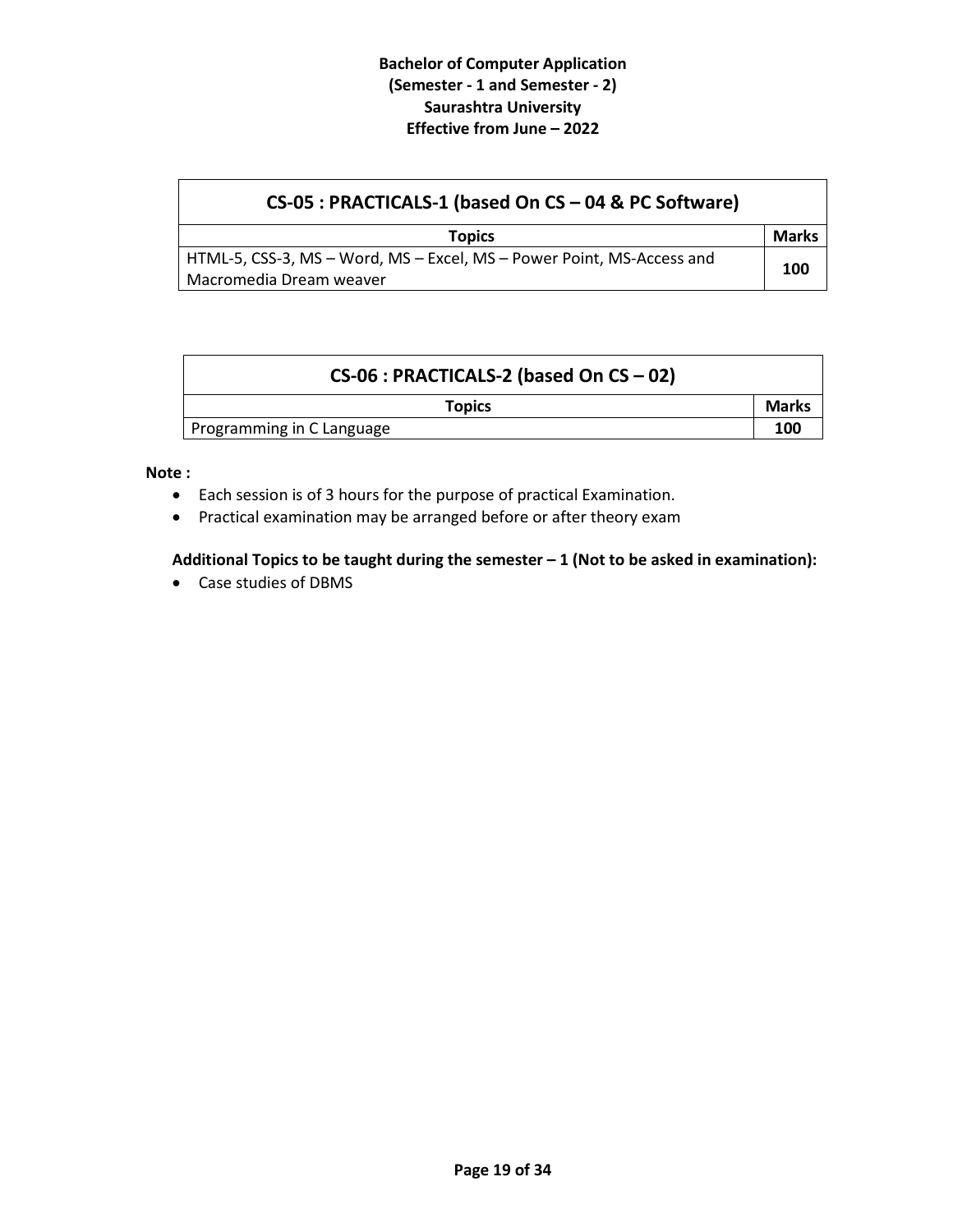# **B.C.A. (Semester – 2)**

| SR.<br>NO.                    | <b>COURSE</b>                                                      | No. OF<br>LECT./Lab.<br><b>PER</b><br><b>WEEK</b> | <b>CREDIT</b> |
|-------------------------------|--------------------------------------------------------------------|---------------------------------------------------|---------------|
| 1.                            | $CS - 07$<br>DATA STRUCTURE USING C LANGUAGE                       | 5                                                 | 5             |
| 2.                            | $CS - 08$<br><b>WEB PROGRAMMING</b>                                | 5                                                 | 5             |
| З.                            | $CS - 09$<br><b>COMPUTER ORGANIZATION &amp; ARCHITECTURE</b>       | 5                                                 | 5             |
| 4.                            | $CS - 10$<br>SAD, SOFTWARE QUALITY ASSURANCE AND<br><b>TESTING</b> | 5                                                 | 5             |
| 5.                            | $CS - 11$<br>PRACTICALS-1 (BASED ON CS-07)                         | 5                                                 | 5             |
| 6.                            | $CS - 12$<br>PRACTICALS-2 (BASED ON CS-08)                         | 5                                                 | 5             |
| Total Credits of Semester - 2 |                                                                    |                                                   |               |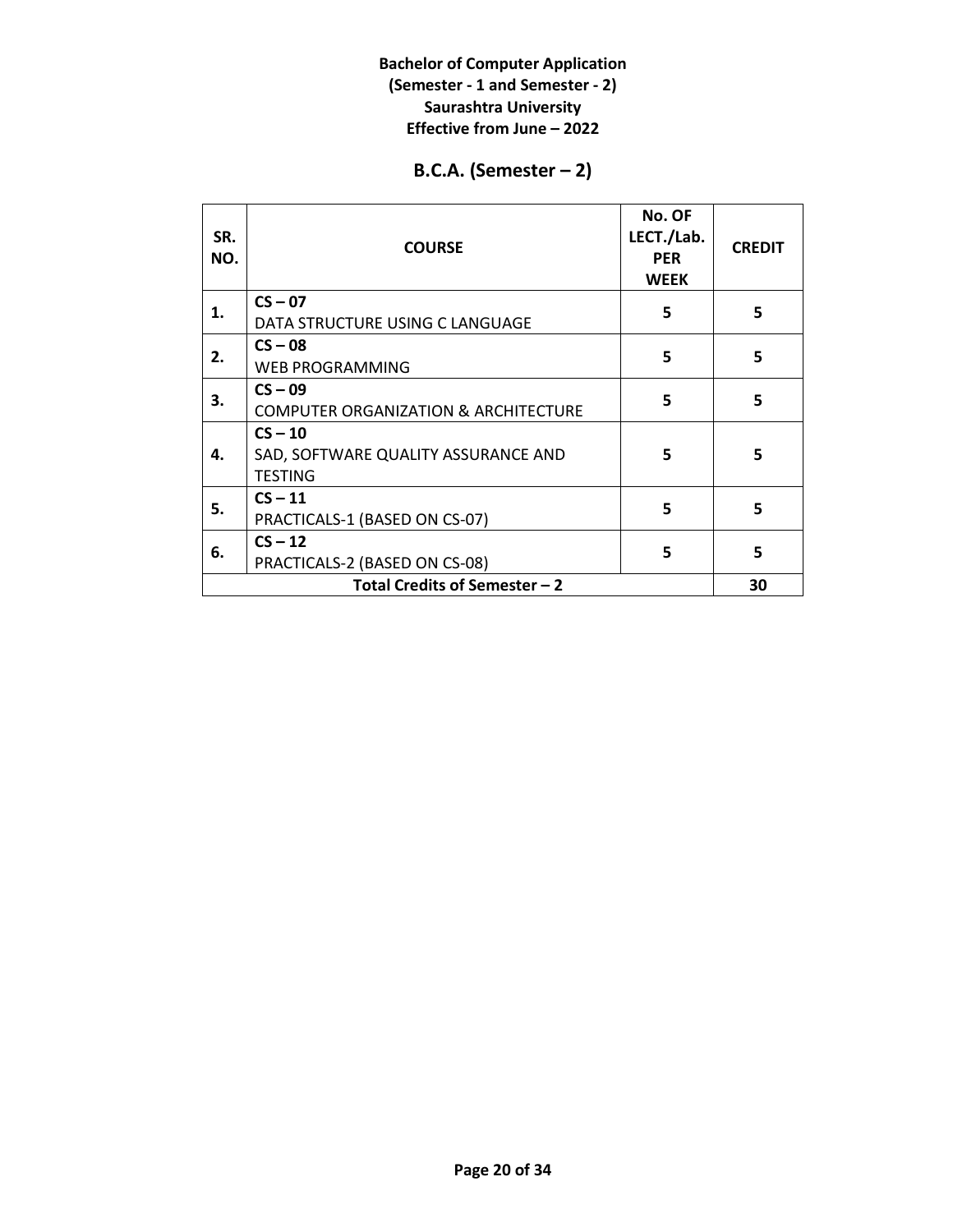# **CS-07: DATA STRUCTURE USING C LANGUAGE**

# **Objectives:**

- To provide the knowledge of basic data structures and their implementations.
- To understand importance of data structures in context of writing efficient programs.
- To develop skills to apply appropriate data structures in problem solving

#### **Prerequisites:**

|     | <b>Computer Programming Knowledge</b> |  |
|-----|---------------------------------------|--|
| Cr. |                                       |  |

| Sr.<br>No.     | <b>Topic</b>          | <b>Detail</b>                                               |
|----------------|-----------------------|-------------------------------------------------------------|
| $\mathbf{1}$   | Algorithm             | The analysis of algorithm.<br>$\bullet$                     |
|                | <b>Analysis</b>       | Time and space complexities.                                |
|                |                       | Asymptotic notation.                                        |
|                |                       | Classes of algorithm.                                       |
|                |                       | <b>Big-Oh Notation</b><br>$\bullet$                         |
|                |                       | <b>Big-Omega Notation</b><br>$\bullet$                      |
|                | <b>Advanced</b>       | Dynamic allocation and de-allocation of memory<br>$\bullet$ |
|                | <b>Concepts</b>       | function malloc(size)<br>٠                                  |
|                | of C                  | function calloc(n,size)                                     |
|                |                       | function free(block)<br>٠                                   |
|                |                       | Dangling pointer problem.<br>$\bullet$                      |
|                |                       | <b>Enumerated constants</b><br>$\bullet$                    |
| $\overline{2}$ | Sorting and           | <b>Bubble sorting</b><br>$\bullet$                          |
|                | <b>Searching</b>      | Insertion sorting                                           |
|                |                       | <b>Quick sorting</b><br>$\bullet$                           |
|                |                       | <b>Bucket sorting</b><br>$\bullet$                          |
|                |                       | Merge sorting<br>$\bullet$                                  |
|                |                       | Selection sorting                                           |
|                |                       | Shell sorting                                               |
|                |                       | Basic searching technique                                   |
|                |                       | Index searching<br>$\bullet$                                |
|                |                       | Sequential searching                                        |
|                |                       | <b>Binary searching</b>                                     |
| 3              | <b>Introduction</b>   | Primitive and simple structures                             |
|                | To data               | Linear and nonlinear structures file organization.          |
|                | <b>Structure</b>      |                                                             |
|                | <b>Elementary</b>     | <b>Stack</b>                                                |
|                | <b>Data Structure</b> | Definition                                                  |
|                |                       | Operations on stack                                         |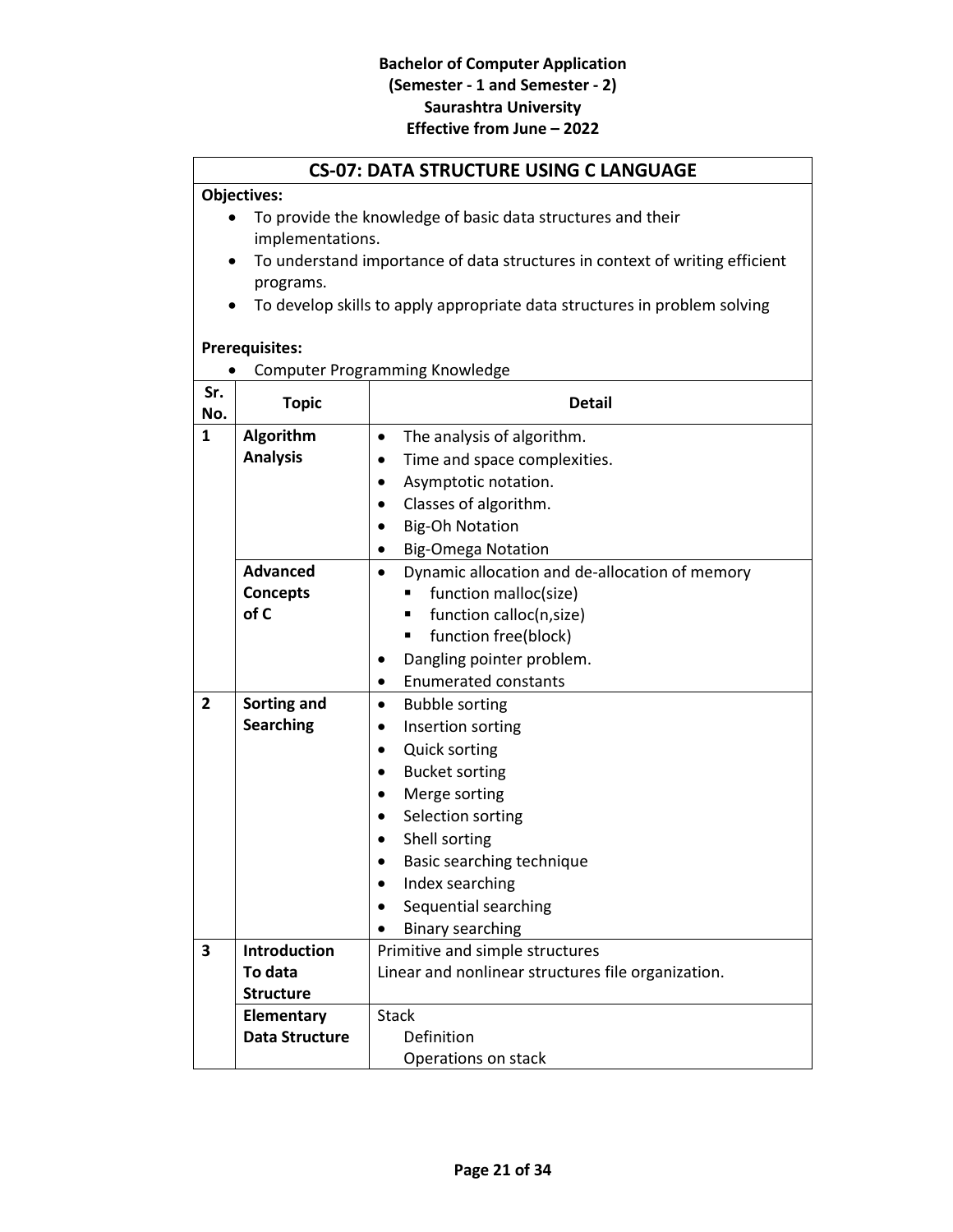# **Bachelor of Computer Application (Semester - 1 and Semester - 2) Saurashtra University**

|   | Effective from June - 2022 |                                                        |  |
|---|----------------------------|--------------------------------------------------------|--|
|   |                            | Implementation of stacks using arrays                  |  |
|   |                            | Function to insert an element into the stack           |  |
|   |                            | Function to delete an element from the stack           |  |
|   |                            | Function to display the items                          |  |
|   |                            | <b>Recursion and stacks</b>                            |  |
|   |                            | Evaluation of expressions using stacks                 |  |
|   |                            | Postfix expressions                                    |  |
|   |                            | Prefix expression                                      |  |
|   |                            | Queue                                                  |  |
|   |                            | Introduction                                           |  |
|   |                            | Array implementation of queues                         |  |
|   |                            | Function to insert an element into the queue           |  |
|   |                            | Function to delete an element from the queue           |  |
|   |                            | Circular queue                                         |  |
|   |                            | Function to insert an element into the queue           |  |
|   |                            | Function for deletion from circular queue              |  |
|   |                            | Circular queue with array implementation               |  |
|   |                            | Deques                                                 |  |
|   |                            | Priority queues                                        |  |
| 4 | <b>Linked List &amp;</b>   | Applications of the linked lists<br>$\bullet$          |  |
|   | Implementation             | <b>Types of Linked Lists</b><br>$\bullet$              |  |
|   |                            | ○ Singly Linked List                                   |  |
|   |                            | O Doubly linked list                                   |  |
|   |                            | <b>Header Linked List</b>                              |  |
|   |                            | $\circ$                                                |  |
|   |                            | Circular Linked List<br>$\bigcap$                      |  |
|   |                            | Implementation using Singly Linked List, Doubly Linked |  |
|   |                            | List and Circular Singly Linked List                   |  |
|   |                            | Insertion of a node at the beginning<br>$\circ$        |  |
|   |                            | Insertion of a node at the end<br>$\circ$              |  |
|   |                            | Insertion of a node after a specified node<br>$\circ$  |  |
|   |                            | Traversing the entire linked list<br>$\circ$           |  |
|   |                            | Deletion of a node from linked list<br>$\circ$         |  |
|   |                            | Updating of a specific node<br>$\circ$                 |  |
|   |                            | Implementation of merging of two Singly Linked List    |  |
|   |                            | Implementation of reversing of Singly Linked List      |  |
| 5 | <b>Tree &amp; Graph</b>    | Objectives                                             |  |
|   |                            | Properties of a tree                                   |  |
|   |                            | <b>Binary trees</b>                                    |  |
|   |                            | Properties of binary trees                             |  |
|   |                            | Implementation                                         |  |
|   |                            | Traversals of a binary tree                            |  |
|   |                            | In order traversal                                     |  |
|   |                            | Post order traversal                                   |  |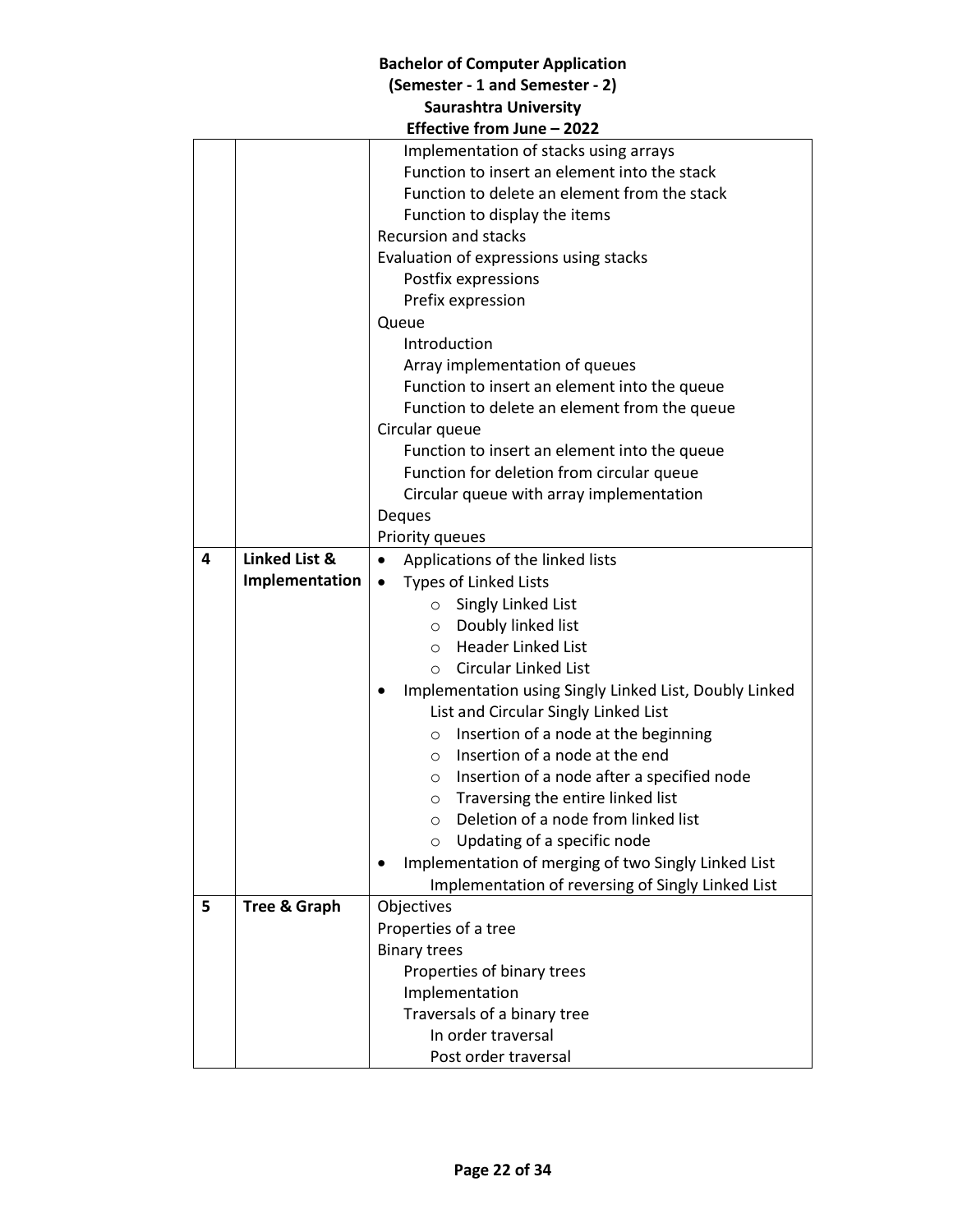| <b>Bachelor of Computer Application</b> |                              |                                      |  |
|-----------------------------------------|------------------------------|--------------------------------------|--|
| (Semester - 1 and Semester - 2)         |                              |                                      |  |
|                                         | <b>Saurashtra University</b> |                                      |  |
|                                         |                              | Effective from June - 2022           |  |
|                                         |                              | Preorder traversal                   |  |
|                                         |                              | Binary search trees (bst)            |  |
|                                         |                              | Insertion in bst                     |  |
|                                         |                              | Deletion of a node                   |  |
|                                         |                              | Search for a key in bst              |  |
|                                         |                              | Height balanced tree                 |  |
|                                         |                              | <b>B-tree Algorithm</b>              |  |
|                                         |                              | Insertion, Deletion                  |  |
|                                         | Graph                        | Adjacency matrix and adjacency lists |  |
|                                         |                              | Graph traversal                      |  |
|                                         |                              | Depth first search (dfs)             |  |
|                                         |                              | Implementation                       |  |
|                                         |                              | Breadth first search (bfs)           |  |
|                                         |                              | Implementation                       |  |
|                                         |                              | Shortest path problem                |  |
|                                         |                              | Minimal spanning tree                |  |

Seminar - 5 Lectures Expert Talk - 5 Lectures Test - 5 Lectures

**Total Lectures 60 + 15 = 75**

# **Reference Books:**

- 1. Data Structure through C/C++ Author : Tennaunbuam.
- 2. Let us C Author : Kanitkar.
- 3. Pointer in C Author : Kanitkar.
- 4. Data and File Structure Author : Trembley & Sorrenson.

# **Course Outcome:**

- Able to Understand basic data structures and their implementations.
- Able to Understand importance of data structures in context of writing efficient programs.
- Able to Develop skills to apply appropriate data structures in problem solving
- Able to Explore tree and graph data structure

# **Additional Topics to be taught during the semester – 2 (Not to be asked in examination):**

Case studies of data structure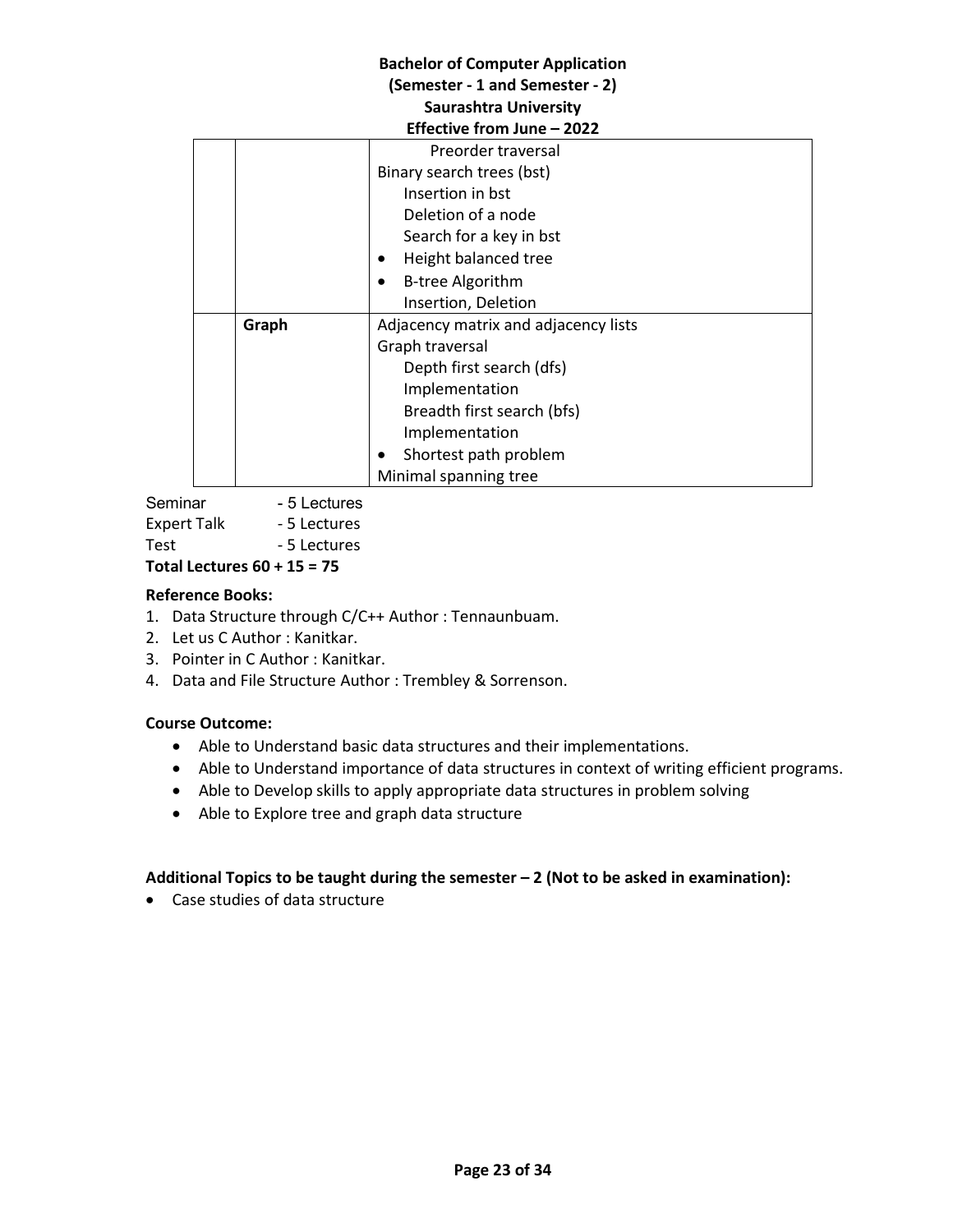# **CS-08: WEB PROGRAMMING**

#### **Objectives:**

- To create dynamic website / web based applications using PHP MySQL Database.
- Able to develop website with the use of jQuery, AJAX and JSON.
- To become familiar with OOPs concept.

# **Prerequisites:** Basic knowledge of Programming

| Unit<br>No.    | <b>Topic</b>                     | Detail                                                                                                                                                                                                                                                                                                                                                                                                                                                                                                                                                                                                                                                                                                                                                      |
|----------------|----------------------------------|-------------------------------------------------------------------------------------------------------------------------------------------------------------------------------------------------------------------------------------------------------------------------------------------------------------------------------------------------------------------------------------------------------------------------------------------------------------------------------------------------------------------------------------------------------------------------------------------------------------------------------------------------------------------------------------------------------------------------------------------------------------|
| $\mathbf{1}$   | <b>PHP Basic</b>                 | Introduction to PHP<br>$\bullet$<br>PHP configuration in IIS & Apache Web server<br>• Understanding of PHP.INI file<br>Understanding of PHP .htaccess file<br><b>PHP Variable</b><br>$\bullet$<br>• Static & global variable<br>GET & POST method<br>• PHP Operator<br>Conditional Structure & Looping Structure<br>Array<br><b>User Defined Functions:</b><br>argument function<br>п<br>■ default argument<br>variable function<br>$\blacksquare$<br>return function<br>٠<br>Variable Length Argument Function<br>func_num_args<br>func_get_arg, func_get_args<br><b>Built in Functions</b><br>- Variable Functions<br>- String Function<br>- Math Function<br>- Date Function<br>- Array Function<br>- Miscellaneous Function<br>- File handling Function |
| $\overline{2}$ | Handling Form,<br><b>Session</b> | Handling form with GET & POST<br>$\bullet$<br>Cookies                                                                                                                                                                                                                                                                                                                                                                                                                                                                                                                                                                                                                                                                                                       |
|                | <b>Tracking &amp; PHP</b>        | Session                                                                                                                                                                                                                                                                                                                                                                                                                                                                                                                                                                                                                                                                                                                                                     |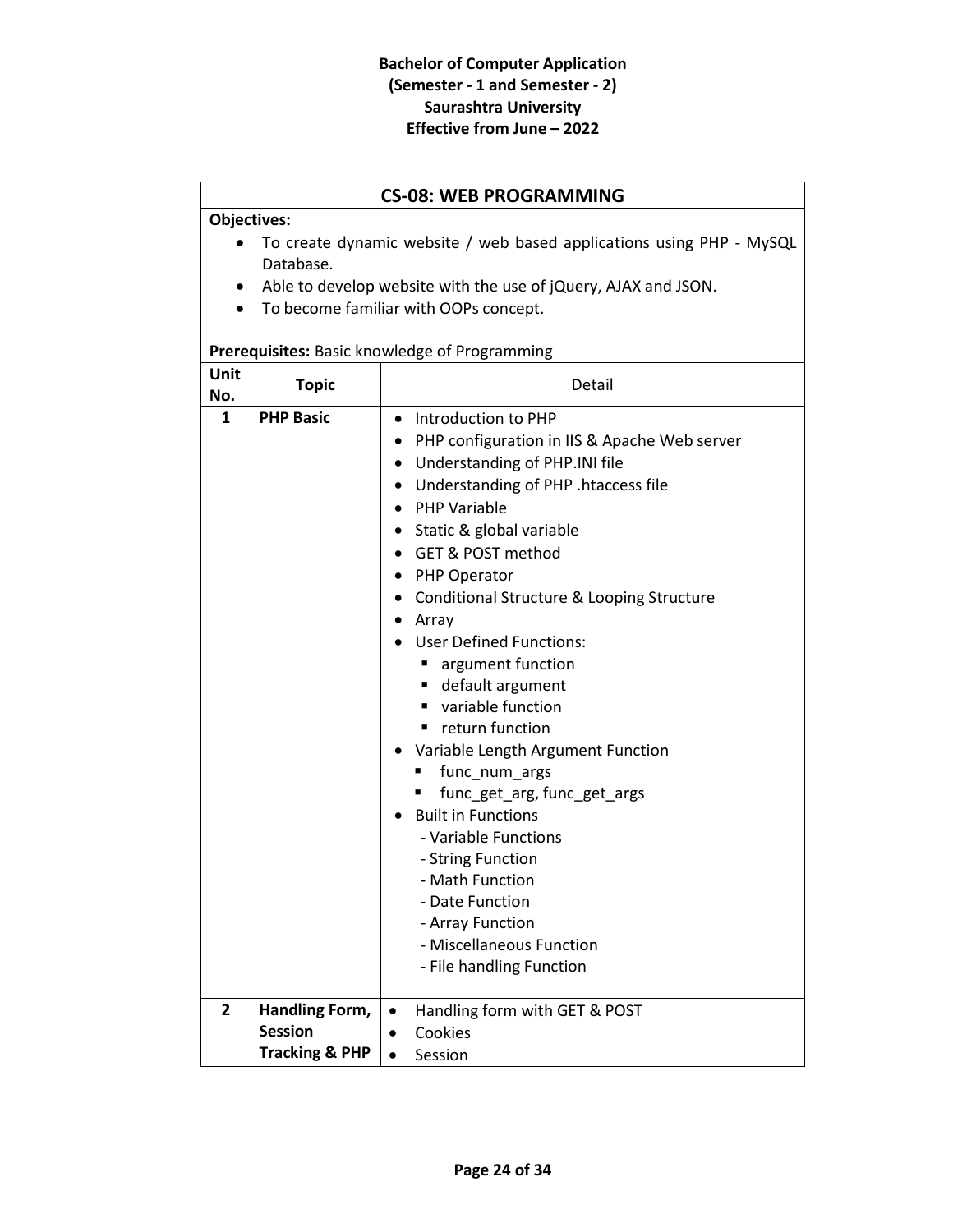# **Bachelor of Computer Application (Semester - 1 and Semester - 2) Saurashtra University**

|   | Effective from June - 2022    |                                                                                                                                                                                                                                                                                                                                                                                                                                                                             |  |  |
|---|-------------------------------|-----------------------------------------------------------------------------------------------------------------------------------------------------------------------------------------------------------------------------------------------------------------------------------------------------------------------------------------------------------------------------------------------------------------------------------------------------------------------------|--|--|
|   | <b>Components</b>             | Server variable<br><b>PHP Components</b><br>PHP GD Library<br>PHP Regular expression<br><b>Uploading file</b><br>Sending mail                                                                                                                                                                                                                                                                                                                                               |  |  |
|   | <b>AJAX &amp; JSON</b>        | • What is AJAX<br>• PHP with AJAX<br>• MySql with AJAX<br>• What is JQuery AJAX<br>. JQuery AJAX with PHP<br>• Introduction to JSON<br>• Installation & Configuration<br>• Resource Types<br>· JsonSerializable<br>• JSON Functions : json_decode, json_encode                                                                                                                                                                                                              |  |  |
| 3 | <b>Introduction</b><br>of SQL | • Working with MySQL using PhpMyAdmin<br>· SQL DML Statement (Insert, Update, Select, Delete)<br>Command<br>· PHP-MySQLi Connectivity<br>· PHP-MySQLi Functions<br>mysqli_connect, mysqli_close, mysqli_error,<br>msyqli_errno, mysqli_select_db, mysqli_query,<br>mysqli_fetch_array, mysqli_num_Rows, mysqli_affe<br>cted_Rows, mysqli_fetch_assoc, mysqli_fetch_field,<br>mysqli_fetch_object,mysqli_fetch_row,<br>mysqli_insert_id, mysqli_num_fields, mysqli_data_seek |  |  |
| 4 | <b>jQuery</b>                 | • What is jQuery?<br>· jQuery Syntax<br>· jQuery Selector<br>- Element Selector<br>- Class Selector<br>- id Selector<br>• ¡Query Events<br>Click, dbclick, keypress, keydown, keyup, submit,<br>change, focus, blur, load, resize, scroll, unlode<br>• jQuery Effects<br>hide show, fade, slide                                                                                                                                                                             |  |  |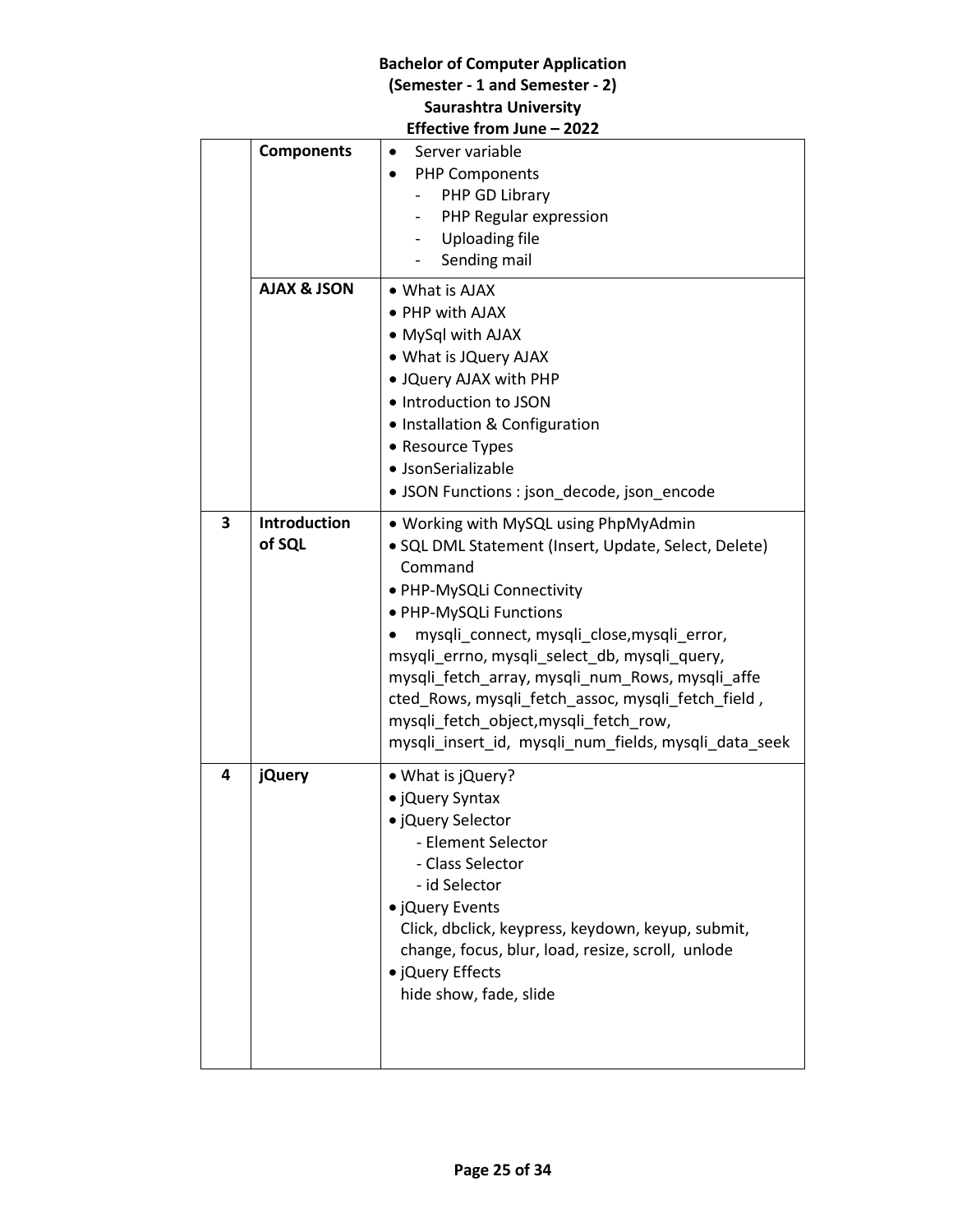# **Bachelor of Computer Application (Semester - 1 and Semester - 2) Saurashtra University Effective from June – 2022** • ¡Query Methods Css, height, width, innerWidth, innerHeight, outerWidth, outerHeight, html, text, append, prepend, after, before, addClass, removeClass, toggleClass, remove, empty **5 OOP e concept of OOP** o Class o Object o Property o Visibility o Constructor, Destructor o Inheritance o Scope Resolution Operator (::) o Autoloading Classes o Class Constants Mysql Database handling with oop (insert, update, select, delete

Seminar - 5 Lectures Expert Talk - 5 Lectures Test - 5 Lectures **Total Lectures: 60+15=75** 

# **Reference Books:**

- 1. Modern PHP: New Features and Good Practices by Josh Lockhart (ORELLY)
- 2. PHP Cookbook: Solutions & Examples for PHP Programmers by David Sklar and Adam Trachtenberg (ORELLY)
- 3. Programming PHP by Kevin Tatroe and Peter MacIntyre ORELLY)
- 4. PHP for the Web: Visual QuickStart Guide (4th Edition) by Larry Ullman (Peachpit Press)

# **Course Outcome:**

- Able to Understand Creation of dynamic website / web-based applications using PHP MySQL Database.
- Able to Understand development of website with the use of jQuery, AJAX and JSON.
- Able to Understand practical and real-life examples of OOP.

# **Additional Topics (Not to be asked in examination):**

Student should be aware of followings

- Case Study
- Uses and Advantages of CMS
- Wordpress [Introduction & Installation]
- Joomla [Introduction & Installation]
- Magento [Introduction & Installation]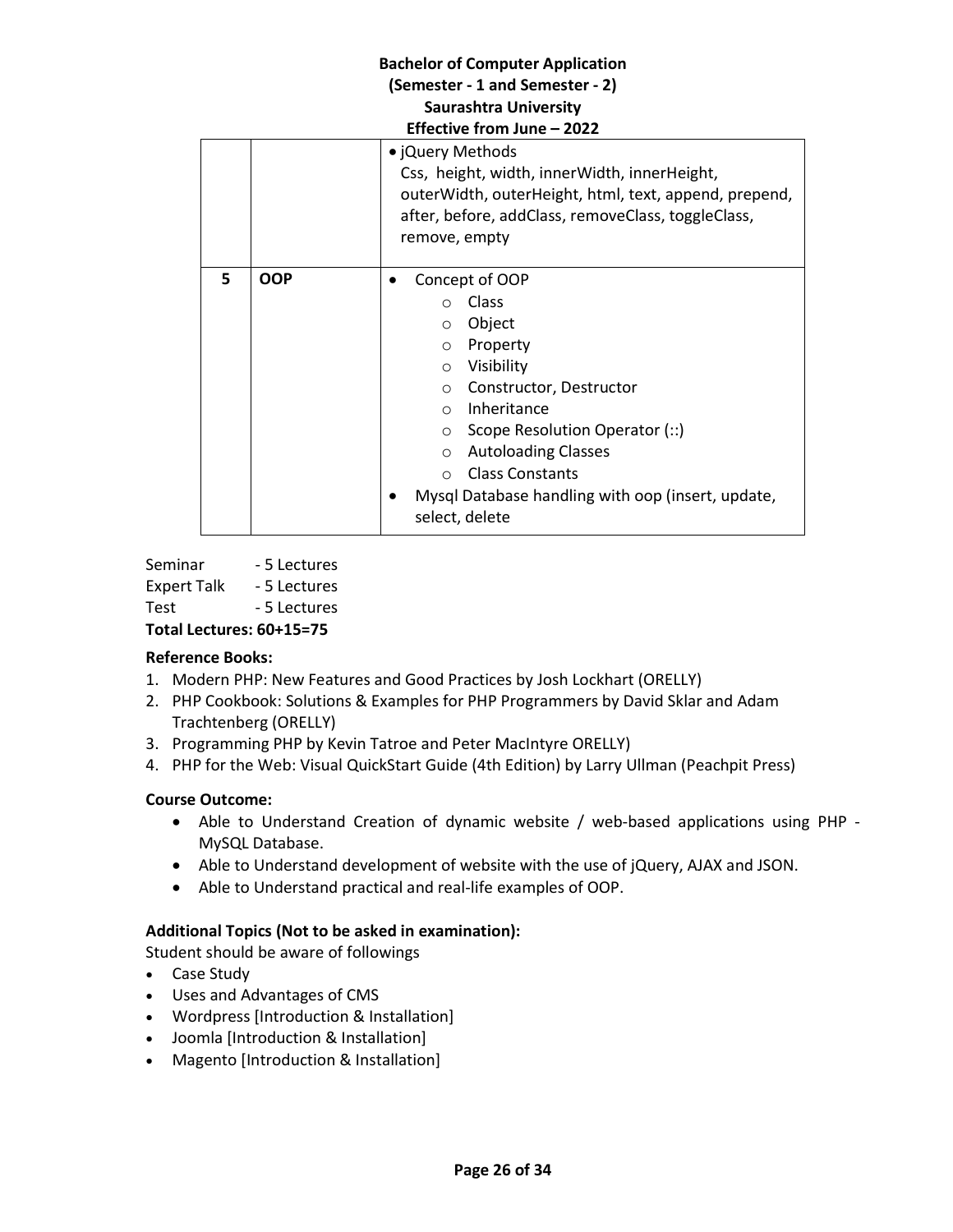# **CS-09: COMPUTER ORGANIZATION AND ARCHITECTURE**

# **Objectives:**

- Understand how logic circuits and boolean algebra forms as the basics of digital computer.
- Demonstrate the building up of Sequential and Combinational logic from basic gates

# **Prerequisites:**

|  |  |  | General Knowledge of Computer |
|--|--|--|-------------------------------|
|--|--|--|-------------------------------|

| Unit<br>No.    | <b>Topic</b>         | <b>Detail</b>                                                    |  |  |
|----------------|----------------------|------------------------------------------------------------------|--|--|
| 1              | <b>Digital Logic</b> | <b>Logic Gates</b><br>$\bullet$                                  |  |  |
|                | <b>Circuits</b>      | Exclusive<br>AND,OR,NOT,NAND,NOR,XOR,                            |  |  |
|                |                      | NOR gates                                                        |  |  |
|                |                      | <b>Boolean Algebra</b>                                           |  |  |
|                |                      | Boolean algebra?                                                 |  |  |
|                |                      | Boolean variable<br>and Boolean function<br>■                    |  |  |
|                |                      | (Analog and Digital Signals)                                     |  |  |
|                |                      | Truth table<br>٠                                                 |  |  |
|                |                      | Postulates<br>٠                                                  |  |  |
|                |                      | Theorem related to postulates<br>. .                             |  |  |
|                |                      | Simplified Boolean function using<br>٠                           |  |  |
|                |                      | postulates and draw logical diagram of                           |  |  |
|                |                      | simplified function                                              |  |  |
|                |                      | Simplified Boolean function using Karnaugh<br>٠                  |  |  |
|                |                      | map method with DON'T CARE condition                             |  |  |
|                |                      | <b>Sequential And Combinational Circuits</b>                     |  |  |
|                |                      | Clock pulses                                                     |  |  |
|                |                      | Combinational circuit,                                           |  |  |
|                |                      | sequential circuit and adder                                     |  |  |
|                |                      | <b>Flip Flops</b><br>SR, Clocked SR, D, JK, JK - Master Slave, T |  |  |
|                |                      | <b>Universal Gate</b><br>$\bullet$                               |  |  |
| $\overline{2}$ | <b>Digital</b>       | <b>Integrated Circuits</b><br>$\bullet$                          |  |  |
|                | Component            | Decoders (2 X 4, 3 X 8)<br>٠                                     |  |  |
|                |                      | Encoders (Octal to Binary $-8 X 3$ )<br>п                        |  |  |
|                |                      | Multiplexer (4 X 1)<br>٠                                         |  |  |
|                |                      | Demultiplexer (1 X 4)<br>٠                                       |  |  |
|                |                      | Register                                                         |  |  |
|                |                      | Block diagram of register                                        |  |  |
|                |                      | Parallel register and shift register<br>٠                        |  |  |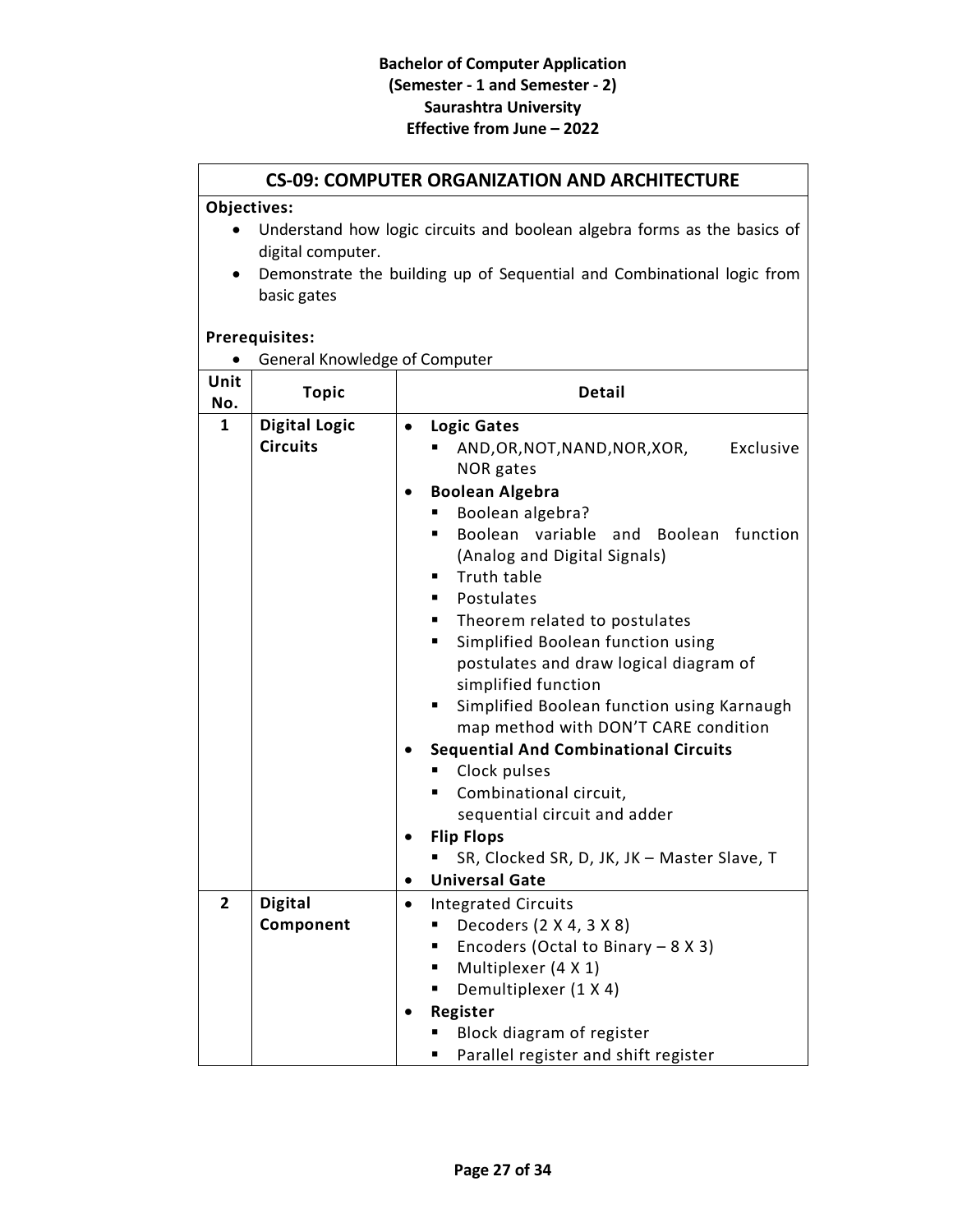|   |                        | <b>IICCUVE IIVIII JUIIC</b>                            |
|---|------------------------|--------------------------------------------------------|
|   |                        | Asynchronous 4-bits Binary Counter                     |
| 3 | Data                   | Multiplication and division of two binary<br>$\bullet$ |
|   | Representation         | numbers                                                |
|   |                        | Floating point representation<br>٠                     |
|   |                        | Fixed point representation<br>$\bullet$                |
|   |                        | Error Detection code - (Parity Bit)<br>$\bullet$       |
| 4 | Central                | Introduction Of CPU<br>$\bullet$                       |
|   | <b>Processing Unit</b> | Major component of CPU<br>$\bullet$                    |
|   |                        | <b>General Register Organization</b><br>$\bullet$      |
|   |                        | control word                                           |
|   |                        | <b>Accumulator Register</b>                            |
|   |                        | <b>Stack Organization</b>                              |
|   |                        | Register stack                                         |
|   |                        | Memory stack                                           |
|   |                        | Polish notation and reverse polish notation<br>٠       |
|   |                        | <b>Arithmetic And Logic Unit</b>                       |
|   |                        | Block diagram of ALU                                   |
|   |                        | <b>Interrupts</b><br>$\bullet$                         |
| 5 | Input-Output           | Memory buses<br>$\bullet$                              |
|   | Organization           | Block diagram and function<br>$\bullet$                |
|   |                        | Data Bus, Address Bus and Control lines<br>$\bullet$   |
|   |                        | <b>Input Output Buses</b><br>$\bullet$                 |
|   |                        | Concept of input output interface<br>$\bullet$         |
|   |                        | Input Out Processor (IOP)<br>$\bullet$                 |
|   |                        | <b>Direct Memory Access</b>                            |
|   |                        | <b>DMA</b> controller                                  |

Students seminar - 5 Lectures Expert Talk - 5 Lectures Students Test - 5 Lectures **Total Lectures 60 + 15 = 75**

# **Reference Books:**

- 1. Computer System Architecture By Morris Mano (PHI).
- 2. Digital Logic And Computer Design By Morris Mano.
- 3. Digital Computer Electronics By Malvino And Leach.

# **Course Outcome:**

- Able to Understand logic circuits and boolean algebra forms as the basics of digital computer.
- Able to Explore the building up of Sequential and Combinational logic from basic gates
- Able to explore digital components
- Able to Understand data representation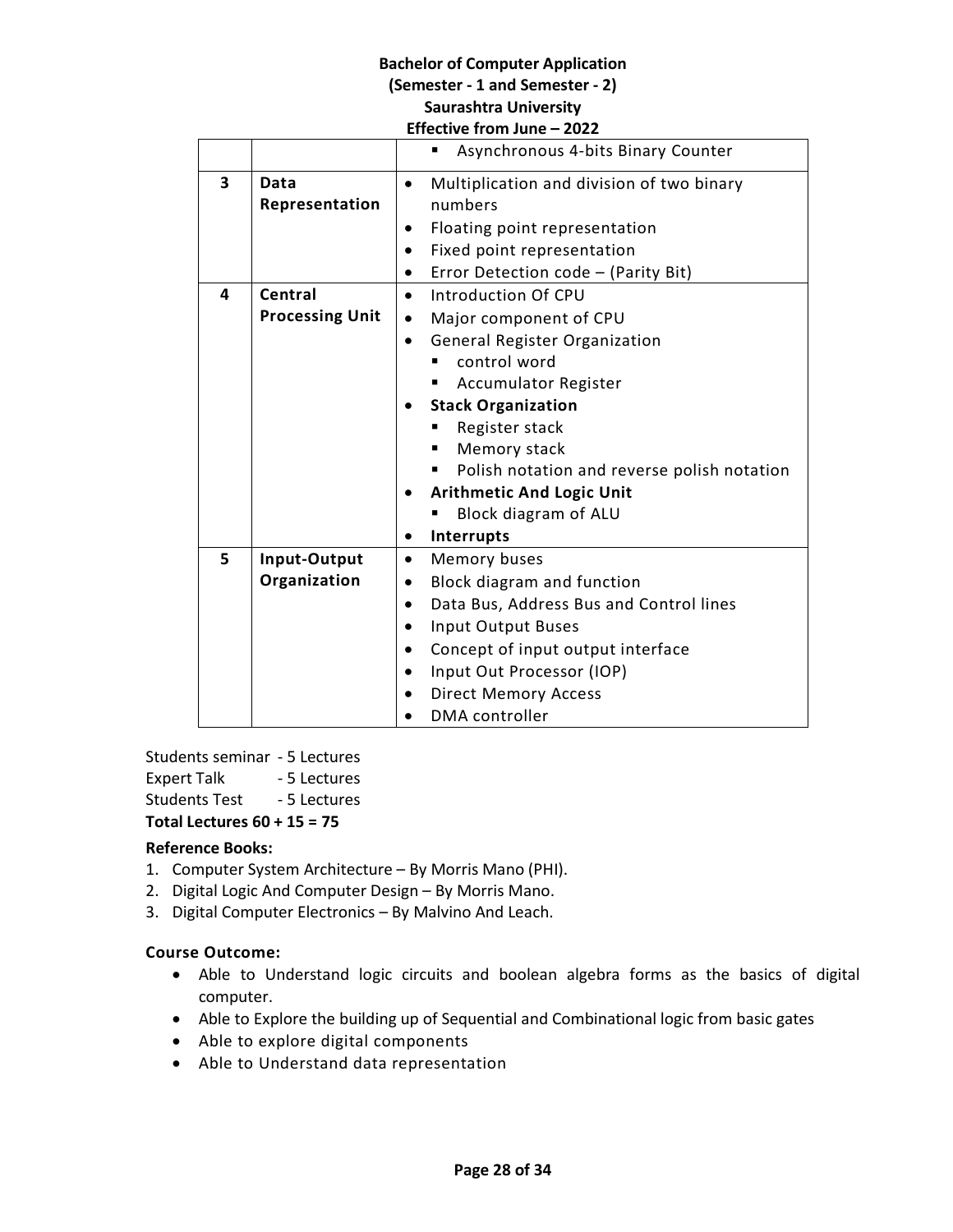#### **Hands On (Not to be asked in examination):**

**-** Instruction Formats **-** Simulator Base Program

# **Additional Topics to be taught during the semester-2 (Not to be asked in examination):**

Following tools should be used to train students.

- Simulator 8051
- Using Trainer kit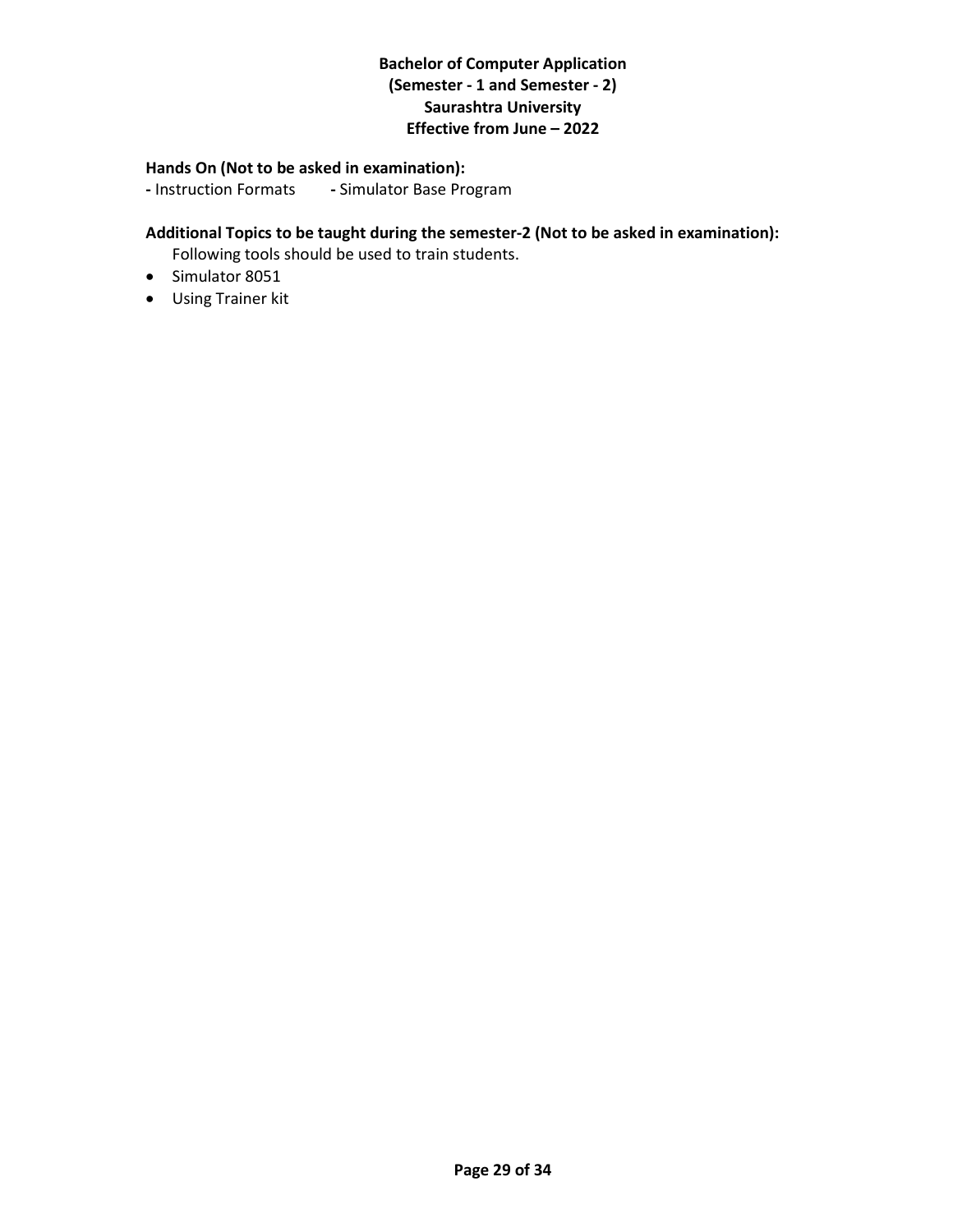#### **CS – 10 : SAD, Software Quality Assurance and Testing**

# **Objectives:**

- To Understand and explore concept of System Analysis
- To Understand concept of System Development Life Cycle
- To Understand Quality Assurance
- To Understand concept of Software Testing
- To explore the concept of Project Tracking and Scheduling
- To Understand the concept of Quality Control and Testing
- To Understand the software models and Automated Testing
- To Understand the UML Diagram
- To Understand the concept of CAD Project Management

| Unit | <b>Topics</b>                                                                                                                          | <b>Details</b>                                                                                                                                                                                                                                                                                                                                                                                                                                                                                                                                                                                                                                                                                                                                                                               |
|------|----------------------------------------------------------------------------------------------------------------------------------------|----------------------------------------------------------------------------------------------------------------------------------------------------------------------------------------------------------------------------------------------------------------------------------------------------------------------------------------------------------------------------------------------------------------------------------------------------------------------------------------------------------------------------------------------------------------------------------------------------------------------------------------------------------------------------------------------------------------------------------------------------------------------------------------------|
| No.  |                                                                                                                                        |                                                                                                                                                                                                                                                                                                                                                                                                                                                                                                                                                                                                                                                                                                                                                                                              |
| 1.   | System<br><b>Analysis &amp;</b><br>Design,<br>Software<br><b>Engineering &amp;</b><br><b>Concept of</b><br>Quality<br><b>Assurance</b> | Definitions:<br>$\bullet$<br>System, Subsystem, Business System, Information System<br>(Definitions only)<br><b>Systems Analyst</b><br>$\bullet$<br>(Role: Information Analyst, Systems Designer & Programmer<br>Analyst)<br><b>SDLC</b><br>$\bullet$<br>Fact - finding techniques<br>$\bullet$<br>(Interview, Questionnaire, Record review and observation)<br>Tools for Documenting Procedures and Decisions<br>$\bullet$<br><b>Decision Trees and Decision Tables</b><br>Data Flow analysis Tool<br>$\bullet$<br>DFD (context and zero level) and Data Dictionary<br>Software Engineering<br>$\bullet$<br>(Brief introduction)<br>Introduction to QA<br>$\bullet$<br>Quality Control (QC)<br>$\bullet$<br>Difference between QA and Q<br>$\bullet$<br><b>Quality Assurance activities</b> |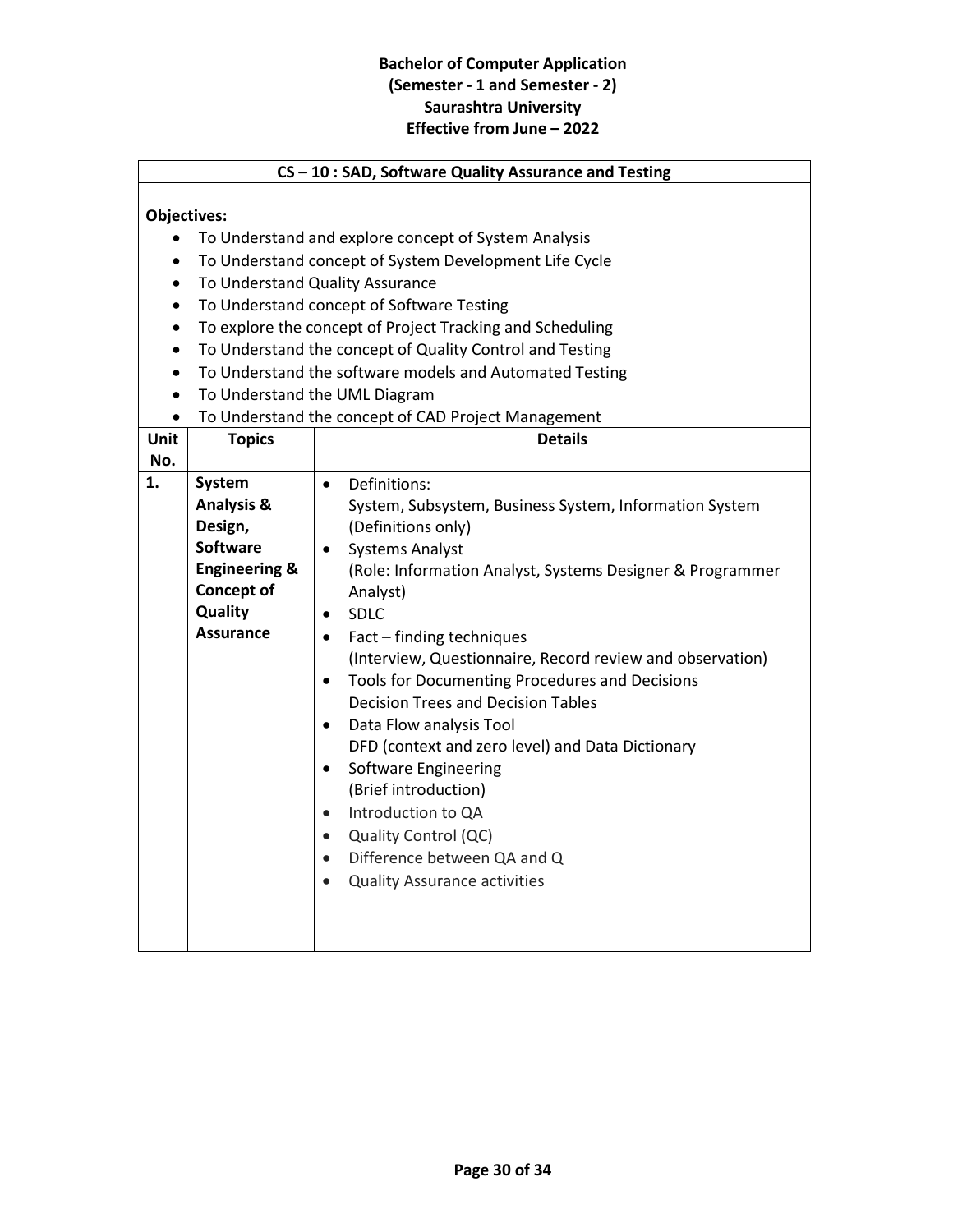|                |                             | Eliective IIOIII Julie – ZUZZ                 |
|----------------|-----------------------------|-----------------------------------------------|
| $\overline{2}$ | <b>Basics of</b>            | Introduction to software Testing<br>$\bullet$ |
|                | <b>Software</b>             | Software faults and failures<br>$\bullet$     |
|                | Testing,<br><b>Types of</b> | • Bug/Error/Defect/Faults/Failures            |
|                | <b>Software</b>             | <b>Testing Artifacts</b>                      |
|                | Testing,                    | Test case<br>$\bullet$                        |
|                | <b>Verification</b>         | <b>Test Script</b><br>$\bullet$               |
|                | and Validation              | <b>Test Plan</b><br>$\bullet$                 |
|                |                             | <b>Test Harness</b><br>$\bullet$              |
|                |                             | <b>Test Suite</b>                             |
|                |                             | <b>Static Testing</b>                         |
|                |                             | <b>Informal Review</b><br>$\bullet$           |
|                |                             | Walthrough<br>$\bullet$                       |
|                |                             | <b>Technical Review</b>                       |
|                |                             | Inspection<br>$\bullet$                       |
|                |                             | <b>Dynamic Testing</b><br>$\bullet$           |
|                |                             | <b>Test levels</b>                            |
|                |                             | <b>Unit Testing</b><br>$\bullet$              |
|                |                             | <b>Integration Testing</b><br>$\bullet$       |
|                |                             | <b>System Testing</b><br>$\bullet$            |
|                |                             | <b>Acceptance Testing</b>                     |
|                |                             | Techniques of software Testing                |
|                |                             | <b>Black Box Testing</b><br>$\bullet$         |
|                |                             | <b>Equivalence Partitioning</b><br>$\bullet$  |
|                |                             | <b>Boundary Data Analysis</b><br>$\bullet$    |
|                |                             | <b>Decision Table Testing</b><br>$\bullet$    |
|                |                             | <b>State Transition Testing</b>               |
|                |                             | White Box Testing                             |
|                |                             | Statement testing and coverage                |
|                |                             | Decision testing and coverage<br>$\bullet$    |
|                |                             | <b>Grey Box Testing</b>                       |
|                |                             | <b>Nonfunctional Testing</b>                  |
|                |                             | <b>Performance Testing</b>                    |
|                |                             | <b>Stress Testing</b>                         |
|                |                             | <b>Load Testing</b><br>$\bullet$              |
|                |                             | <b>Usability Testing</b><br>$\bullet$         |
|                |                             | <b>Security Testing</b>                       |
|                |                             |                                               |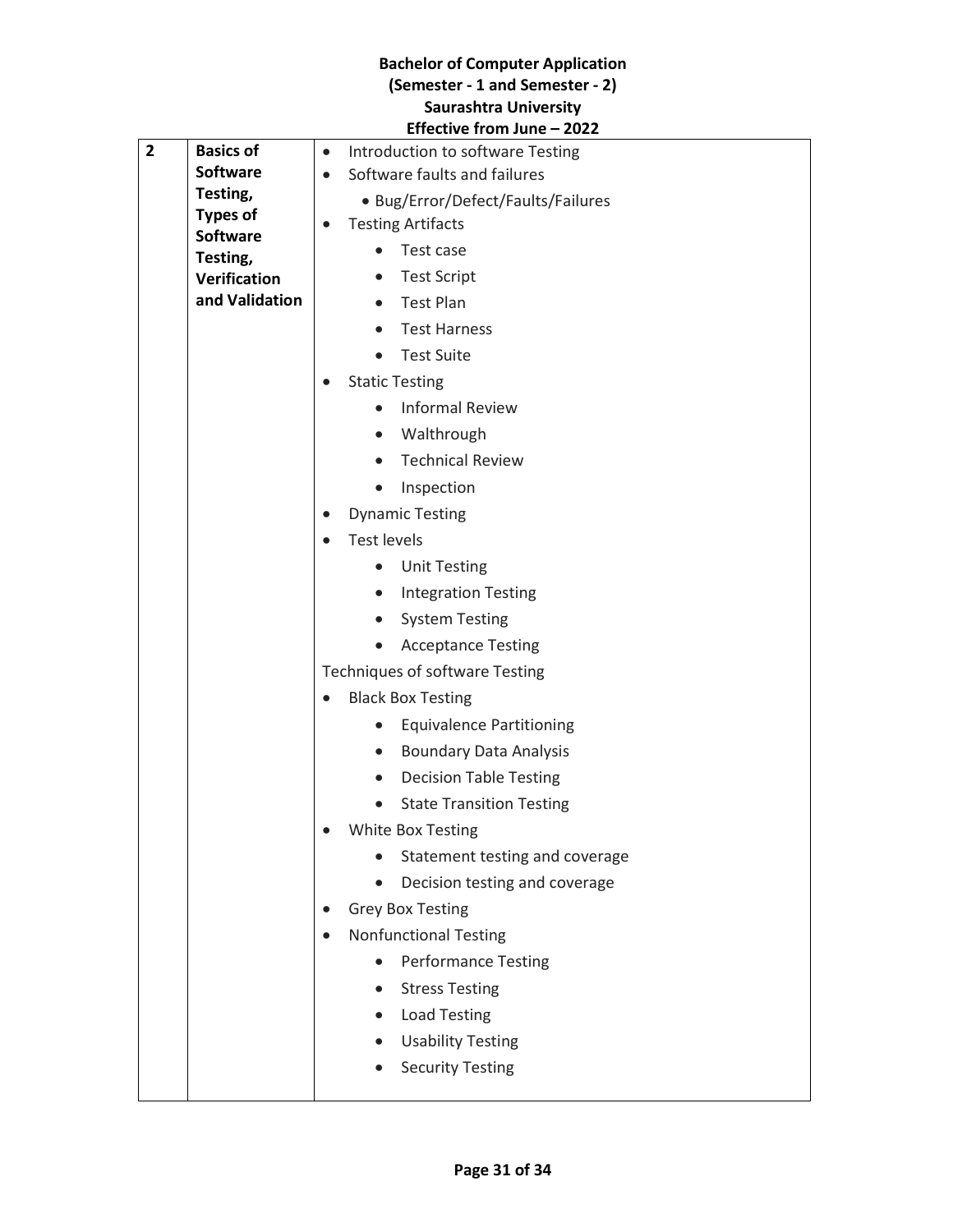| 3 | <b>Software</b><br><b>Development</b><br><b>Life Cycle</b><br><b>Models and</b><br><b>Automated</b><br><b>Testing</b> | <b>Waterfall Model</b><br>$\bullet$<br><b>Iterative Model</b><br>$\bullet$<br>V-Model<br>$\bullet$<br>Spiral Model<br>$\bullet$<br><b>Big Bang Model</b><br>$\bullet$<br>Prototyping Model<br>$\bullet$<br>Introduction to Automated Testing<br>$\bullet$<br>Concept of Freeware, Shareware, licensed tools<br>Theory and Practical Case-Study of Testing Tools<br>Win runner<br>Load runner<br><b>QTP</b><br><b>Rational Suite</b>                                                                                                                                                   |
|---|-----------------------------------------------------------------------------------------------------------------------|---------------------------------------------------------------------------------------------------------------------------------------------------------------------------------------------------------------------------------------------------------------------------------------------------------------------------------------------------------------------------------------------------------------------------------------------------------------------------------------------------------------------------------------------------------------------------------------|
| 4 | Project<br>Economics,<br>Project<br>scheduling and<br><b>Tracking</b>                                                 | <b>Concepts of Project Management</b><br>$\bullet$<br>Project Costing based on metrics<br>$\bullet$<br><b>Empirical Project Estimation Techniques.</b><br>$\bullet$<br>Decomposition Techniques.<br>$\bullet$<br>Algorithmic methods.<br>$\bullet$<br><b>Automated Estimation Tools</b><br>$\bullet$<br>Concepts of project scheduling and tracking<br>$\bullet$<br>Effort estimation techniques<br>$\bullet$<br>Task network and scheduling methods<br>$\bullet$<br>Timeline chart<br>$\bullet$<br>Pert Chart<br>Monitoring and control progress<br><b>Graphical Reporting Tools</b> |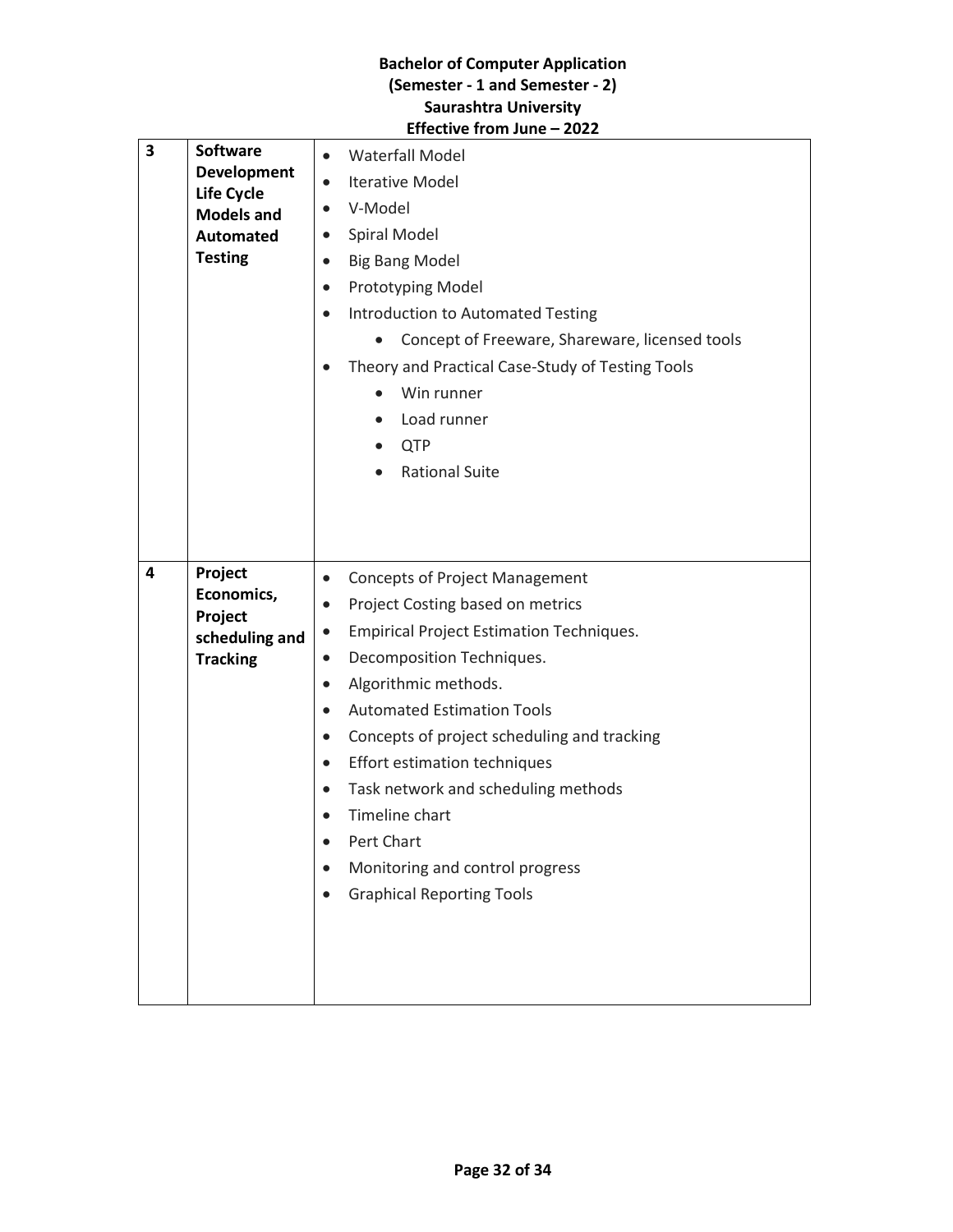| 5 | <b>CAD Project</b><br><b>Management</b><br>Tool<br><b>UML</b> | MS - VISIO for designing & Documentation<br>MS - Project for controlling and Project Management<br>UML designing and skill based tools<br>Overview of<br>◆ Class Diagram<br>♦ Use Case Diagram<br>◆ Activity Diagram |
|---|---------------------------------------------------------------|----------------------------------------------------------------------------------------------------------------------------------------------------------------------------------------------------------------------|
|---|---------------------------------------------------------------|----------------------------------------------------------------------------------------------------------------------------------------------------------------------------------------------------------------------|

Students seminar - 5 Lectures. Expert Talk - 5 Lectures Students Test - 5 Lectures. **TOTAL LECTURES 60+15=75**

# **Reference Book**

- 1. Analysis & Design of Information System James A. Senn.
- 2. Pankaj Jalote, "Software Engineering A Precise Approach", Wiley India
- 3. UML Distilled by Martin Fowler, Pearson Edition, 3rd Edition
- 4. Fundamentals of Software Engineering RajibMall (PHP)
- 5. Software Engineering A Practitioner's Approach Pressman
- 6. UML A Beginner's Guide –Jasson Roff TMH
- 7. Roger Pressman , "Software Engineering"
- 8. http://en.wikipedia.org/wiki/Software\_testing
- 9. http://www.onestoptesting.com/
- 10. http://www.opensourcetesting.org/functional.php

# **Course Outcome**

- Able to Understand and explore concept of System Analysis
- Able to Understand concept of System Development Life Cycle
- Able to Understand Quality Assurance
- Able to Understand concept of Software Testing
- Able to Explore the concept of Project Tracking and Scheduling
- Able to Understand the concept of Quality Control and Testing
- Able to Understand the software models and Automated Testing
- Able to Understand the UML Diagram
- Able to Understand the concept of CAD Project Management